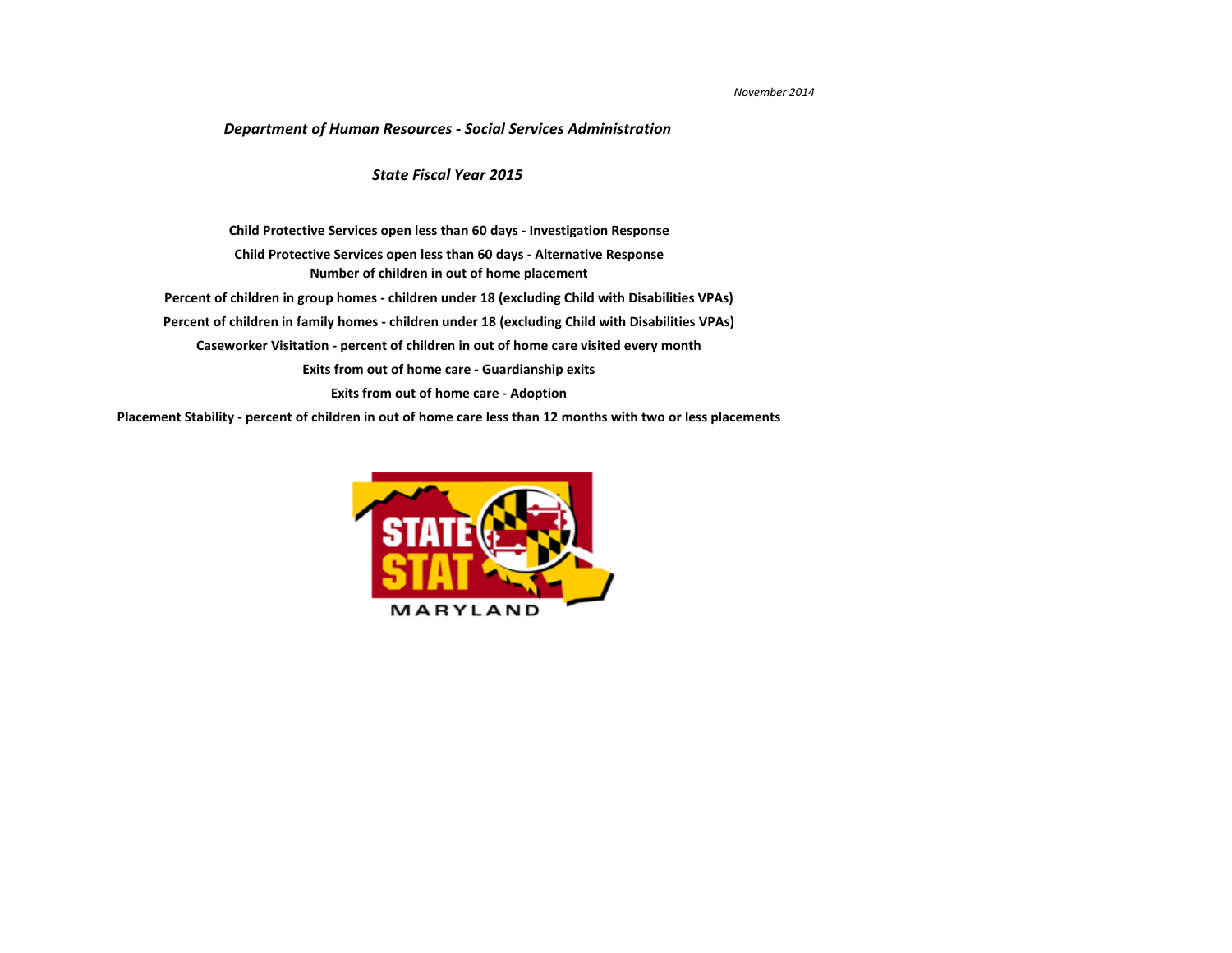|                                                                                                                       |                  |                                                                       |                  |         | FY 2015 - Place Matters Statewide Summary |                     |          |                |          |          |         |                          |                                                        |
|-----------------------------------------------------------------------------------------------------------------------|------------------|-----------------------------------------------------------------------|------------------|---------|-------------------------------------------|---------------------|----------|----------------|----------|----------|---------|--------------------------|--------------------------------------------------------|
|                                                                                                                       |                  | <b>Department of Human Resources - Social Services Administration</b> |                  |         |                                           |                     |          |                |          |          |         |                          |                                                        |
|                                                                                                                       | <b>Goals</b>     |                                                                       | <b>Jul-201</b> 4 | Au82014 | Seprana                                   | Novicial<br>Occ701A | Dec.2014 | <b>1872015</b> | February | Nat.2015 | AP 2015 | May2015<br><b>Wh2015</b> | <b>Total</b><br><b>Adoptions/</b><br>Guardianship<br>s |
| Child Protective Services open less than 60 days -<br><b>Investigation Response</b>                                   | 90%<br>or higher | 86%                                                                   | 85%              | 90%     | 94%                                       | 90%                 |          |                |          |          |         |                          |                                                        |
| Child Protective Services open less than 60 days -<br>Alternative Response                                            | 90%<br>or higher | 87%                                                                   | 90%              | 96%     | 98%                                       | 96%                 |          |                |          |          |         |                          |                                                        |
| Number of children in out of home placement                                                                           | 5,174<br>or less | 5,254                                                                 | 5,225            | 5,151   | 5,124                                     | 5,033               |          |                |          |          |         |                          |                                                        |
| Percent of children in group homes - children under<br>18, excluding Child with Disabilities VPA removals             | 7%<br>or less    | 6%                                                                    | 6%               | 8%      | 7%                                        | 7%                  |          |                |          |          |         |                          |                                                        |
| Percent of children in family homes - children<br>under 18, excluding Child with Disabilities VPA                     | 85%<br>or more   | 84%                                                                   | 84%              | 81%     | 84%                                       | 84%                 |          |                |          |          |         |                          |                                                        |
| Caseworker Visitation - percent of children in out of<br>home care visited every month                                | 95%<br>or higher | 96%                                                                   | 94%              | 94%     | 95%                                       | 93%                 |          |                |          |          |         |                          |                                                        |
| Exits from out of home care - Guardianship exits                                                                      | 511<br>or more   | 60                                                                    | 35               | 43      | 53                                        | 40                  |          |                |          |          |         |                          | 231                                                    |
| Exits from out of home care - Adoption                                                                                | 280<br>or more   | 18                                                                    | 27               | 27      | 8                                         | 49                  |          |                |          |          |         |                          | 129                                                    |
| Placement Stability - percent of children in out of<br>home care less than 12 months with two or less<br>placements** | 86%<br>or higher |                                                                       | 83%              |         |                                           |                     |          |                |          |          |         |                          |                                                        |
| *Data reported quarterly<br>See individual tables for data definitions.                                               |                  |                                                                       |                  |         |                                           |                     |          |                |          |          |         |                          |                                                        |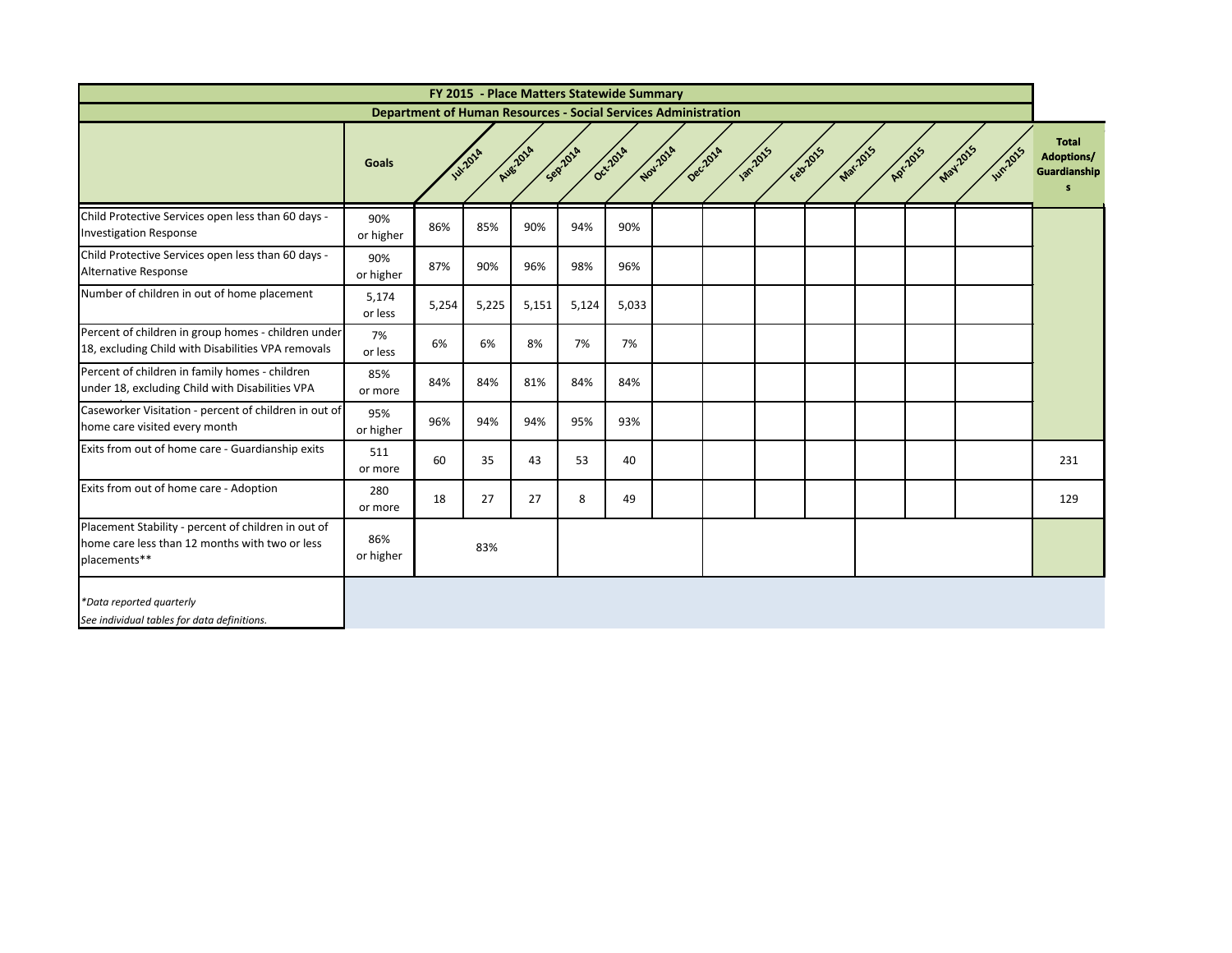<span id="page-2-0"></span>

|                          |      |                                   |                  |          |                     | <b>Child Protective Services Open Less Than 60 Days - Investigation Response</b> |          |          |                 |          |                 |          |                             |
|--------------------------|------|-----------------------------------|------------------|----------|---------------------|----------------------------------------------------------------------------------|----------|----------|-----------------|----------|-----------------|----------|-----------------------------|
|                          |      |                                   |                  |          |                     | Goal = 90% or higher                                                             |          |          |                 |          |                 |          |                             |
|                          | Goal |                                   | <b>Jul-201</b> 4 | Aug 2014 | Sep <sub>201A</sub> | Oct-2014                                                                         | Nov.2014 | Dec.2014 | <b>Jan-2015</b> | Februars | <b>Mar.2015</b> | Apr.2015 | May 2015<br><b>Jun-2015</b> |
| <b>State Total</b>       | 90%  | 86%                               | 85%              | 90%      | 94%                 | 90%                                                                              |          |          |                 |          |                 |          |                             |
| Allegany                 | 90%  | 100%                              | 100%             | 100%     | 100%                | 100%                                                                             |          |          |                 |          |                 |          |                             |
| Anne<br>Arundel          | 90%  | 82%                               | 92%              | 94%      | 96%                 | 95%                                                                              |          |          |                 |          |                 |          |                             |
| <b>Baltimore</b><br>City | 90%  | 91%                               | 90%              | 91%      | 91%                 | 90%                                                                              |          |          |                 |          |                 |          |                             |
| Baltimore<br>County      | 90%  | 74%                               | 64%              | 77%      | 94%                 | 86%                                                                              |          |          |                 |          |                 |          |                             |
| Calvert                  | 90%  | 100%                              | 100%             | 100%     | 100%                | 93%                                                                              |          |          |                 |          |                 |          |                             |
| Caroline                 | 90%  | 89%                               | 71%              | 100%     | 100%                | 100%                                                                             |          |          |                 |          |                 |          |                             |
| Carroll                  | 90%  | 100%                              | 100%             | 100%     | 100%                | 100%                                                                             |          |          |                 |          |                 |          |                             |
| Cecil                    | 90%  | 95%                               | 87%              | 93%      | 98%                 | 81%                                                                              |          |          |                 |          |                 |          |                             |
| Charles                  | 90%  | 86%                               | 75%              | 81%      | 90%                 | 81%                                                                              |          |          |                 |          |                 |          |                             |
| Dorchester               | 90%  | 82%                               | 90%              | 100%     | 97%                 | 89%                                                                              |          |          |                 |          |                 |          |                             |
| Frederick                | 90%  | 96%                               | 89%              | 90%      | 96%                 | 98%                                                                              |          |          |                 |          |                 |          |                             |
| Garrett                  | 90%  | 100%                              | 100%             | 90%      | 100%                | 75%                                                                              |          |          |                 |          |                 |          |                             |
| Harford                  | 90%  | 90%                               | 88%              | 91%      | 96%                 | 81%                                                                              |          |          |                 |          |                 |          |                             |
| Howard                   | 90%  | 83%                               | 81%              | 90%      | 92%                 | 88%                                                                              |          |          |                 |          |                 |          |                             |
| Kent                     | 90%  | 75%                               | 80%              | 88%      | 88%                 | 80%                                                                              |          |          |                 |          |                 |          |                             |
| Montgomery               | 90%  | 79%                               | 80%              | 96%      | 100%                | 96%                                                                              |          |          |                 |          |                 |          |                             |
| Prince<br>George's       | 90%  | 81%                               | 78%              | 81%      | 89%                 | 86%                                                                              |          |          |                 |          |                 |          |                             |
| Queen<br>Anne's          | 90%  | 75%                               | 25%              | 80%      | 82%                 | 40%                                                                              |          |          |                 |          |                 |          |                             |
| St. Mary's               | 90%  | 92%                               | 88%              | 86%      | 96%                 | 94%                                                                              |          |          |                 |          |                 |          |                             |
| Somerset                 | 90%  | 71%                               | 90%              | 82%      | 93%                 | 85%                                                                              |          |          |                 |          |                 |          |                             |
| Talbot                   | 90%  | 100%                              | 100%             | n/a      | 100%                | 100%                                                                             |          |          |                 |          |                 |          |                             |
| Washington               | 90%  | 94%                               | 94%              | 92%      | 87%                 | 92%                                                                              |          |          |                 |          |                 |          |                             |
| Wicomico                 | 90%  | 100%                              | 100%             | 100%     | 100%                | 100%                                                                             |          |          |                 |          |                 |          |                             |
| Worcester                | 90%  | 100%                              | 93%              | 100%     | 93%                 | 100%                                                                             |          |          |                 |          |                 |          |                             |
| Source:                  |      | MD CHESSIE/Business Objects RE863 |                  |          |                     |                                                                                  |          |          |                 |          |                 |          |                             |
| Extract date:            |      | $Aug-14$                          | $Sep-14$         | $Oct-14$ | $Nov-14$            | $Dec-14$                                                                         |          |          |                 |          |                 |          |                             |

*Data definition: Percent of all investigation cases, as of the last day of the report month, which have been open less than 60 days. Denominator is all cases open at end of month; Numerator is all cases open at end of month, open less than 60 days. Source = MD CHESSIE/Business Objects RE863R.*

|                    |     |           |     | <b>Highlighting Key</b>               |
|--------------------|-----|-----------|-----|---------------------------------------|
| Green is           | 90% | or higher |     | (meeting/exceeding expected progress) |
| Yellow is between  | 77% | and       | 89% | (85-99% of expected progress)         |
| Red is or is below | 76% |           |     | (84% or less of expected progress)    |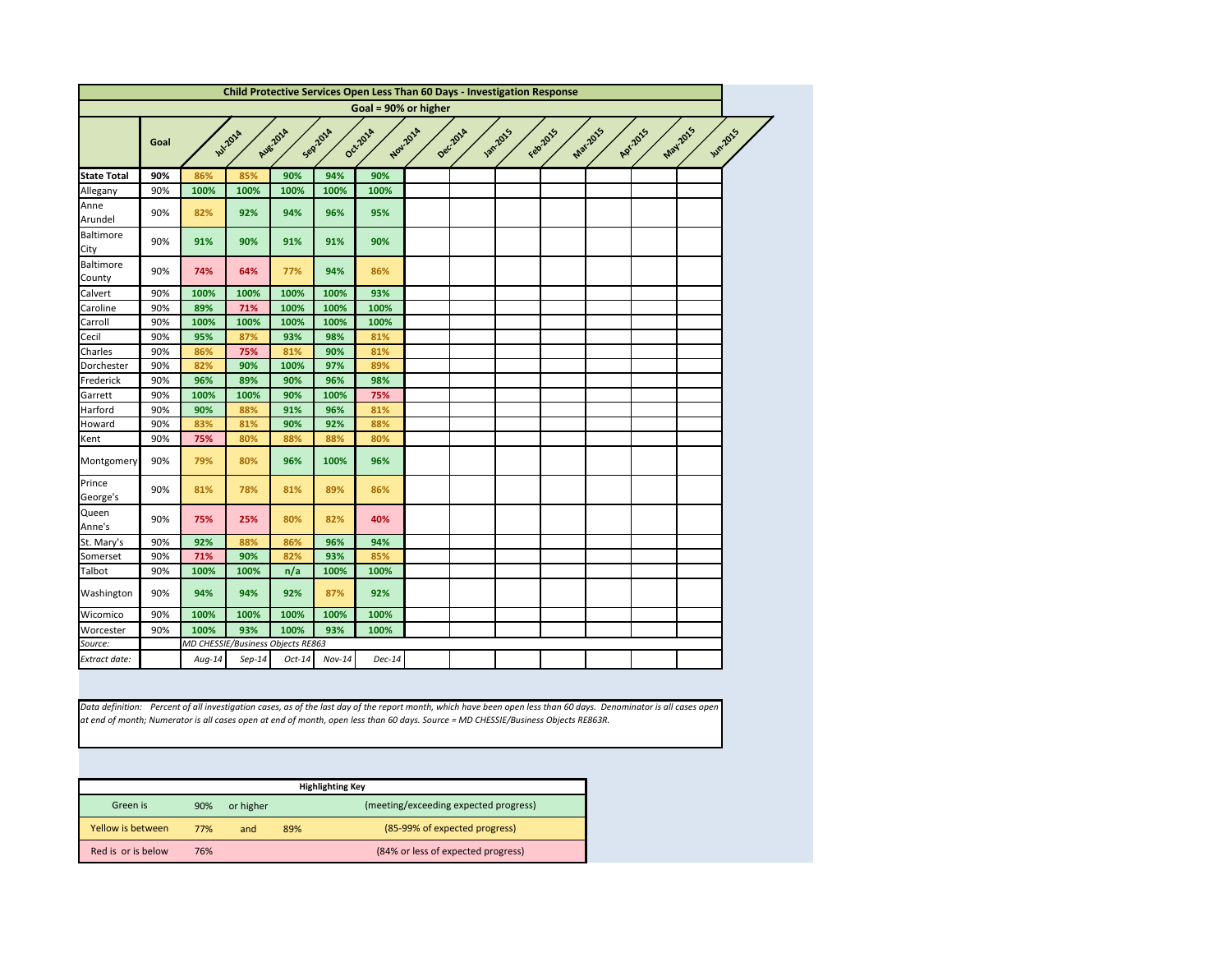<span id="page-3-0"></span>

| <b>State Total</b><br>Allegany<br>Anne Arundel | Goal<br>90% | <b>141-2018</b> |          |                                   |                     |          | Goal = 90% or higher |         |                 |          |                 |                        |                |
|------------------------------------------------|-------------|-----------------|----------|-----------------------------------|---------------------|----------|----------------------|---------|-----------------|----------|-----------------|------------------------|----------------|
|                                                |             |                 |          |                                   |                     |          |                      |         |                 |          |                 |                        |                |
|                                                |             |                 |          | Aug 2014                          | Sep <sub>202a</sub> | Oct.2014 | Nov.2014             | Deczola | <b>Jan-2015</b> | Februars | <b>Mar.2015</b> | May-2015<br>A.Pr. 2015 | <b>Jun2015</b> |
|                                                |             | 87%             | 90%      | 96%                               | 98%                 | 96%      |                      |         |                 |          |                 |                        |                |
|                                                | 90%         | 100%            | 100%     | 100%                              | 100%                | 100%     |                      |         |                 |          |                 |                        |                |
|                                                | 90%         | 86%             | 94%      | 98%                               | 98%                 | 88%      |                      |         |                 |          |                 |                        |                |
| <b>Baltimore</b><br>City                       | 90%         | 100%            | 100%     | 100%                              | 100%                | 98%      |                      |         |                 |          |                 |                        |                |
| Baltimore<br>County                            | 90%         | 72%             | 76%      | 94%                               | 95%                 | 96%      |                      |         |                 |          |                 |                        |                |
| Calvert                                        | 90%         | 100%            | 100%     | 100%                              | 100%                | 100%     |                      |         |                 |          |                 |                        |                |
| Caroline                                       | 90%         | 100%            | 100%     | 100%                              | 100%                | 100%     |                      |         |                 |          |                 |                        |                |
| Carroll                                        | 90%         | 100%            | 100%     | 100%                              | 100%                | 100%     |                      |         |                 |          |                 |                        |                |
| Cecil                                          | 90%         | 100%            | 93%      | 97%                               | 93%                 | 88%      |                      |         |                 |          |                 |                        |                |
| Charles                                        | 90%         | 95%             | 90%      | 91%                               | 97%                 | 98%      |                      |         |                 |          |                 |                        |                |
| Dorchester                                     | 90%         | 85%             | 85%      | 100%                              | 96%                 | 89%      |                      |         |                 |          |                 |                        |                |
| Frederick                                      | 90%         | 100%            | 100%     | 98%                               | 100%                | 100%     |                      |         |                 |          |                 |                        |                |
| Garrett                                        | 90%         | 100%            | 100%     | 67%                               | 100%                | 100%     |                      |         |                 |          |                 |                        |                |
| Harford                                        | 90%         | 95%             | 100%     | 100%                              | 96%                 | 81%      |                      |         |                 |          |                 |                        |                |
| Howard                                         | 90%         | 65%             | 53%      | 92%                               | 100%                | 100%     |                      |         |                 |          |                 |                        |                |
| Kent                                           | 90%         | 100%            | 100%     | 100%                              | 100%                | 100%     |                      |         |                 |          |                 |                        |                |
| Montgomery                                     | 90%         | 76%             | 85%      | 96%                               | 99%                 | 98%      |                      |         |                 |          |                 |                        |                |
| Prince<br>George's                             | 90%         | 91%             | 87%      | 92%                               | 99%                 | 98%      |                      |         |                 |          |                 |                        |                |
| Queen Anne's                                   | 90%         | 100%            | 100%     | 100%                              | 100%                | 100%     |                      |         |                 |          |                 |                        |                |
| St. Mary's                                     | 90%         | 100%            | 100%     | 89%                               | 100%                | 100%     |                      |         |                 |          |                 |                        |                |
| Somerset                                       | 90%         | 67%             | 85%      | 87%                               | 80%                 | 100%     |                      |         |                 |          |                 |                        |                |
| Talbot                                         | 90%         | 100%            | 100%     | 100%                              | 100%                | 100%     |                      |         |                 |          |                 |                        |                |
| Washington                                     | 90%         | 100%            | 98%      | 98%                               | 100%                | 100%     |                      |         |                 |          |                 |                        |                |
| Wicomico                                       | 90%         | 100%            | 100%     | 100%                              | 100%                | 100%     |                      |         |                 |          |                 |                        |                |
| Worcester                                      | 90%         | 81%             | 93%      | 100%                              | 100%                | 95%      |                      |         |                 |          |                 |                        |                |
| Source:                                        |             |                 |          | MD CHESSIE/Business Objects RE863 |                     |          |                      |         |                 |          |                 |                        |                |
| Extract date:                                  |             | $Aug-14$        | $Sep-14$ | $Oct-14$                          | $Nov-14$            | $Dec-14$ |                      |         |                 |          |                 |                        |                |

|                    |     |           |     | <b>Highlighting Key</b>               |
|--------------------|-----|-----------|-----|---------------------------------------|
| Green is           | 90% | or higher |     | (meeting/exceeding expected progress) |
| Yellow is between  | 77% | and       | 89% | (85-99% of expected progress)         |
| Red is or is below | 76% |           |     | (84% or less of expected progress)    |

*of month; Numerator is all cases open at end of month, open less than 60 days. Source = MD CHESSIE/Business Objects RE863R.*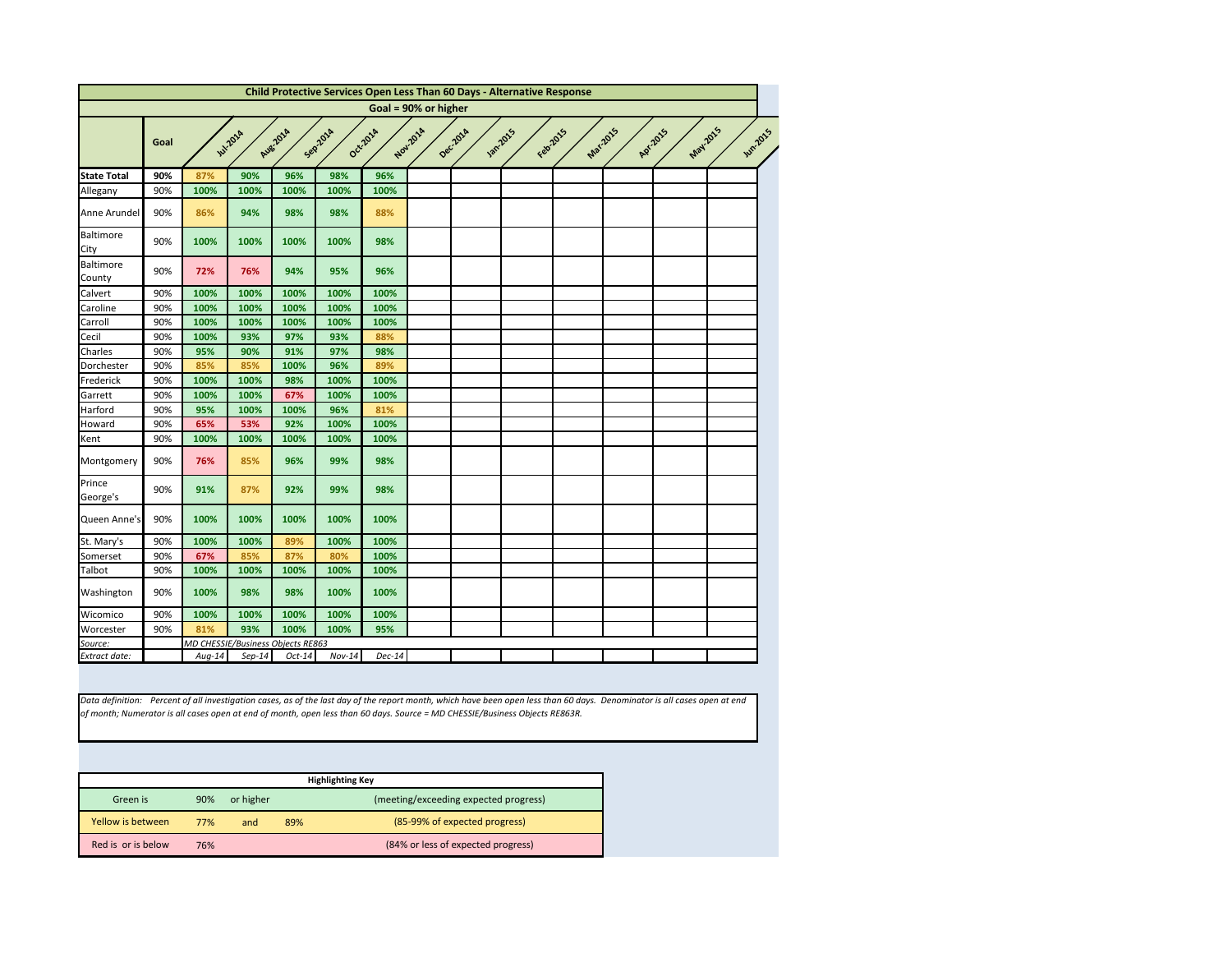<span id="page-4-0"></span>

|                         |                |                         |                |                         | <b>Number of Children in OOH Care</b>                                           |                 |          |         |          |                 |          |         |         |
|-------------------------|----------------|-------------------------|----------------|-------------------------|---------------------------------------------------------------------------------|-----------------|----------|---------|----------|-----------------|----------|---------|---------|
|                         |                |                         |                |                         | Goal = $5,174$ or less                                                          |                 |          |         |          |                 |          |         |         |
|                         | Goal           |                         | Jul-2014       | Aug-2014                | Seprata<br>Oct-2014                                                             | Nov.2014        | Dec.2014 | Jan2015 | Febricis | <b>Mar.2015</b> | RPI-2015 | May2015 | Jumpors |
| <b>State Total</b>      | 5,174          | 5,254                   | 5,225          | 5,151                   | 5,124                                                                           | 5,033           |          |         |          |                 |          |         |         |
| Allegany                | 65             | 67                      | 67             | 65                      | 66                                                                              | 62              |          |         |          |                 |          |         |         |
| Anne Arundel            | 161            | 156                     | 147            | 147                     | 151                                                                             | 149             |          |         |          |                 |          |         |         |
| <b>Baltimore City</b>   | 2211           | 2,281                   | 2,259          | 2,205                   | 2,187                                                                           | 2,143           |          |         |          |                 |          |         |         |
| <b>Baltimore County</b> | 562            | 567                     | 580            | 579                     | 575                                                                             | 560             |          |         |          |                 |          |         |         |
| Calvert                 | 75             | 72                      | 73             | 68                      | 68                                                                              | 69              |          |         |          |                 |          |         |         |
| Caroline                | 33             | 34                      | 31             | 29                      | 29                                                                              | 30              |          |         |          |                 |          |         |         |
| Carroll                 | 47             | 44                      | 41             | 40                      | 39                                                                              | 45              |          |         |          |                 |          |         |         |
| Cecil                   | 180            | 182                     | 179            | 180                     | 175                                                                             | 173             |          |         |          |                 |          |         |         |
| Charles                 | 90             | 92                      | 92             | 87                      | 88                                                                              | 89              |          |         |          |                 |          |         |         |
| Dorchester              | 27             | 28                      | 25             | 26                      | 27                                                                              | 26              |          |         |          |                 |          |         |         |
| Frederick               | 119            | 113                     | 113            | 116                     | 120                                                                             | 114             |          |         |          |                 |          |         |         |
| Garrett                 | 39             | 33                      | 32             | 34                      | 31                                                                              | 35              |          |         |          |                 |          |         |         |
| Harford                 | 247            | 250                     | 248            | 240                     | 239                                                                             | 233             |          |         |          |                 |          |         |         |
| Howard                  | 66             | 67                      | 66             | 69                      | 68                                                                              | 67              |          |         |          |                 |          |         |         |
| Kent                    | 9              | 11                      | 9              | 10                      | 10                                                                              | 10              |          |         |          |                 |          |         |         |
| Montgomery              | 387            | 384                     | 385            | 382                     | 388                                                                             | 376             |          |         |          |                 |          |         |         |
| Prince George's         | 484            | 484                     | 486            | 479                     | 471                                                                             | 462             |          |         |          |                 |          |         |         |
| Queen Anne's            | $\overline{7}$ | $\overline{\mathbf{z}}$ | $\overline{7}$ | $\overline{\mathbf{z}}$ | 6                                                                               | $6\phantom{1}6$ |          |         |          |                 |          |         |         |
| St. Mary's              | 86             | 92                      | 87             | 87                      | 32                                                                              | 89              |          |         |          |                 |          |         |         |
| Somerset                | 29             | 29                      | 31             | 30                      | 89                                                                              | 31              |          |         |          |                 |          |         |         |
| Talbot                  | 25             | 25                      | 25             | 24                      | 22                                                                              | 22              |          |         |          |                 |          |         |         |
| Washington              | 171            | 182                     | 181            | 189                     | 186                                                                             | 186             |          |         |          |                 |          |         |         |
| Wicomico                | 28             | 27                      | 27             | 27                      | 26                                                                              | 26              |          |         |          |                 |          |         |         |
| Worcester               | 26             | 27                      | 34             | 31                      | 31                                                                              | 30              |          |         |          |                 |          |         |         |
| Source:                 |                |                         |                |                         | MD CHESSIE/SSW OOH Served file (except Baltimore City, which provides raw data) |                 |          |         |          |                 |          |         |         |
| Extract date:           |                | $Aug-14$                | $Sep-14$       | $Oct-14$                | $Nov-14$                                                                        | $Dec-14$        |          |         |          |                 |          |         |         |

*Data definition: The number of children in out of home care, on the last day of the month. Counted as the number of children with an open removal episode at the end of the month. Source: MD CHESSIE/SSW OOH Served file; Baltimore City raw data.*

|        | <b>Highlighting Key</b>                                                      |
|--------|------------------------------------------------------------------------------|
| Green  | meeting targeted goal or having fewer children in care than established goal |
| Yellow | up to 15% higher than targeted goal                                          |
| Red    | more than 15% higher than targeted goal                                      |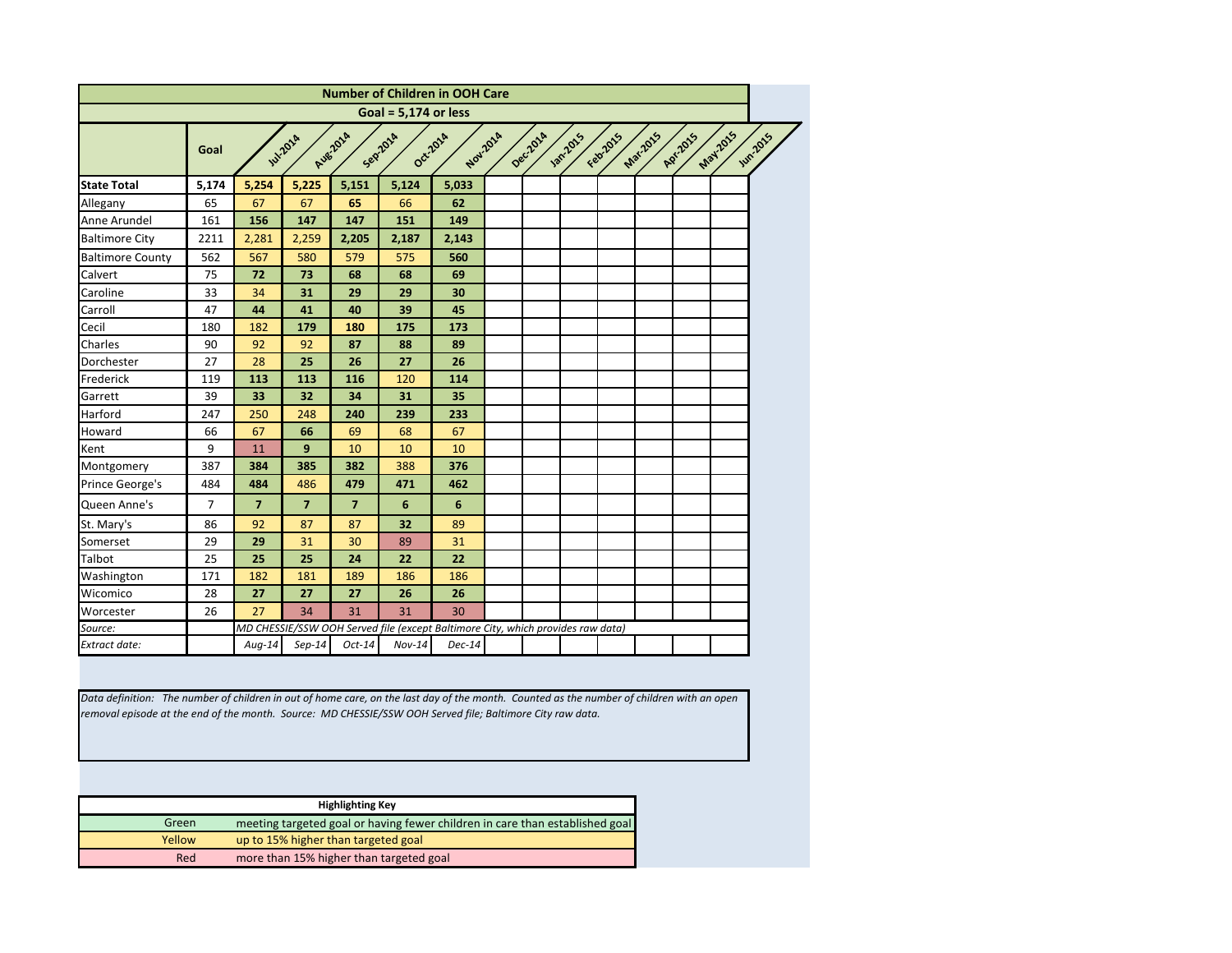

<span id="page-5-0"></span>

|                         |      | Children in Group Homes - children under 18, excluding Child with Disabilities VPA removals |          |          |          |                    |          |                  |         |          |          |         |      |
|-------------------------|------|---------------------------------------------------------------------------------------------|----------|----------|----------|--------------------|----------|------------------|---------|----------|----------|---------|------|
|                         |      |                                                                                             |          |          |          | Goal = 7% or lower |          |                  |         |          |          |         |      |
| <b>LDSS</b>             | Goal | <b>11/2014</b>                                                                              | Aug 2014 | Sep201A  | Oct-2014 | Nov.2014           | Dec.2014 | <b>1201-2015</b> | Feb2015 | Mar.2015 | Apr.2015 | May2015 | Jun? |
| <b>State Total</b>      | 7%   | 6%                                                                                          | 6%       | 8%       | 7%       | 7%                 |          |                  |         |          |          |         |      |
| Allegany                | 7%   | 2%                                                                                          | 0%       | 2%       | 0%       | 0%                 |          |                  |         |          |          |         |      |
| Anne Arundel            | 7%   | 9%                                                                                          | 8%       | 10%      | 10%      | 10%                |          |                  |         |          |          |         |      |
| <b>Baltimore City</b>   | 7%   | 4%                                                                                          | 4%       | 5%       | 5%       | 5%                 |          |                  |         |          |          |         |      |
| <b>Baltimore County</b> | 7%   | 7%                                                                                          | 6%       | 9%       | 9%       | 8%                 |          |                  |         |          |          |         |      |
| Calvert                 | 7%   | 14%                                                                                         | 8%       | 12%      | 9%       | 8%                 |          |                  |         |          |          |         |      |
| Caroline                | 7%   | 7%                                                                                          | 4%       | 8%       | 4%       | 4%                 |          |                  |         |          |          |         |      |
| Carroll                 | 7%   | 7%                                                                                          | 14%      | 21%      | 16%      | 7%                 |          |                  |         |          |          |         |      |
| Cecil                   | 7%   | 7%                                                                                          | 6%       | 8%       | 9%       | 8%                 |          |                  |         |          |          |         |      |
| Charles                 | 7%   | 6%                                                                                          | 7%       | 7%       | 8%       | 9%                 |          |                  |         |          |          |         |      |
| Dorchester              | 7%   | 12%                                                                                         | 14%      | 18%      | 7%       | 7%                 |          |                  |         |          |          |         |      |
| Frederick               | 7%   | 12%                                                                                         | 9%       | 12%      | 11%      | 11%                |          |                  |         |          |          |         |      |
| Garrett                 | 7%   | 0%                                                                                          | 0%       | 7%       | 8%       | 10%                |          |                  |         |          |          |         |      |
| Harford                 | 7%   | 8%                                                                                          | 8%       | 10%      | 6%       | 7%                 |          |                  |         |          |          |         |      |
| Howard                  | 7%   | 9%                                                                                          | 12%      | 17%      | 6%       | 6%                 |          |                  |         |          |          |         |      |
| Kent*                   | n/a  |                                                                                             |          |          |          | 0%                 |          |                  |         |          |          |         |      |
| Montgomery              | 7%   | 10%                                                                                         | 10%      | 12%      | 10%      | 11%                |          |                  |         |          |          |         |      |
| Prince George's         | 7%   | 8%                                                                                          | 9%       | 13%      | 9%       | 8%                 |          |                  |         |          |          |         |      |
| Queen Anne's*           | n/a  |                                                                                             |          |          |          | 67%                |          |                  |         |          |          |         |      |
| St. Mary's              | 7%   | 4%                                                                                          | 4%       | 3%       | 4%       | 4%                 |          |                  |         |          |          |         |      |
| Somerset                | 7%   | 9%                                                                                          | 8%       | 9%       | 4%       | 4%                 |          |                  |         |          |          |         |      |
| Talbot                  | 7%   | 10%                                                                                         | 10%      | 9%       | 11%      | 11%                |          |                  |         |          |          |         |      |
| Washington              | 7%   | 8%                                                                                          | 7%       | 11%      | 9%       | 9%                 |          |                  |         |          |          |         |      |
| Wicomico                | 7%   | 16%                                                                                         | 21%      | 15%      | 16%      | 16%                |          |                  |         |          |          |         |      |
| Worcester               | 7%   | 0%                                                                                          | 0%       | 0%       | 0%       | 4%                 |          |                  |         |          |          |         |      |
| Source:                 |      | MD CHESSIE/SSW OOH Served file                                                              |          |          |          |                    |          |                  |         |          |          |         |      |
| Extract date:           |      | $Aug-14$                                                                                    | $Sep-14$ | $Oct-14$ | $Nov-14$ | $Dec-14$           |          |                  |         |          |          |         |      |

*\*Kent and Queen Anne's exempt from this indicator due to the small size of their average OOH population in the prior SFY (10 or less)*

|        | <b>Highlighting Key</b> |
|--------|-------------------------|
| Green  | 9% or below             |
| Yellow | between 10% and 19%     |
| Red    | over 19%                |

*Data definition: The percent of children in this subpopulation (OOH under 18, except Child with Disabilities VPA removal type), placed in group homes on the last day of the month. Denominator is the number of children this subpopulation in out of home care at end of month; numerator is the number of children in this subpopulation in open group home placement structure or living arrangement at end of month. Source: MD CHESSIE/SSW OOH Served file.*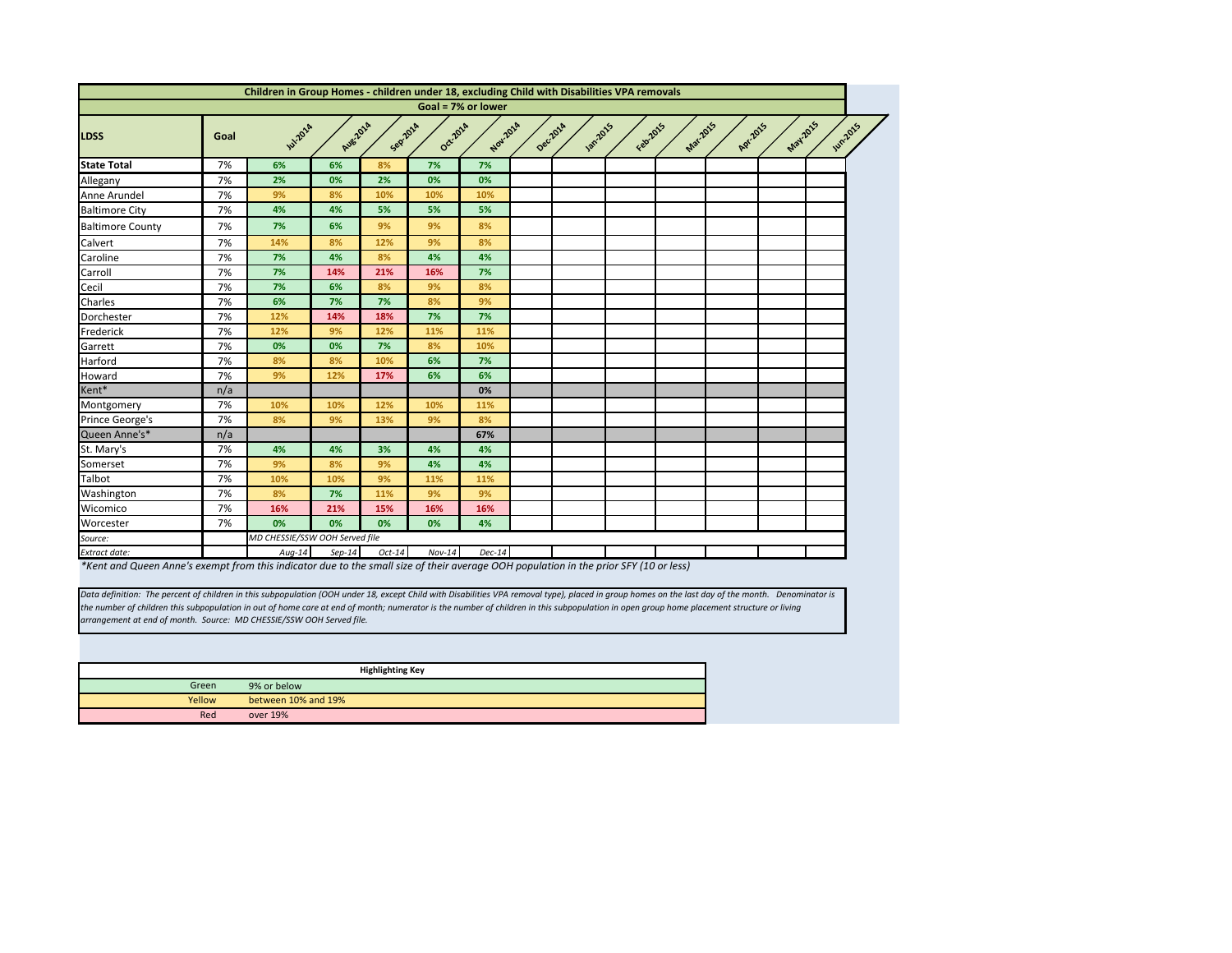<span id="page-6-0"></span>

|                         |      |          |                                |          |          | Children in Family Homes - children under 18, excluding Child with Disabilities VPA removals |          |          |               |          |          |          |          |                 |
|-------------------------|------|----------|--------------------------------|----------|----------|----------------------------------------------------------------------------------------------|----------|----------|---------------|----------|----------|----------|----------|-----------------|
|                         |      |          |                                |          |          | Goal = 85% or higher                                                                         |          |          |               |          |          |          |          |                 |
|                         | Goal |          | <b>141-201</b> 4               | Aug-2014 | Sep201A  | Oct-2014                                                                                     | Nov.2014 | Dec.2014 | <b>1</b> 2015 | Feb22015 | Mar-2015 | Apr.2015 | May-2015 | <b>Jun-2015</b> |
| <b>State Total</b>      | 85%  | 84%      | 84%                            | 81%      | 84%      | 84%                                                                                          |          |          |               |          |          |          |          |                 |
| Allegany                | 85%  | 97%      | 97%                            | 95%      | 97%      | 94%                                                                                          |          |          |               |          |          |          |          |                 |
| Anne Arundel            | 85%  | 85%      | 85%                            | 83%      | 82%      | 80%                                                                                          |          |          |               |          |          |          |          |                 |
| <b>Baltimore City</b>   | 85%  | 88%      | 86%                            | 87%      | 88%      | 87%                                                                                          |          |          |               |          |          |          |          |                 |
| <b>Baltimore County</b> | 85%  | 81%      | 82%                            | 78%      | 79%      | 81%                                                                                          |          |          |               |          |          |          |          |                 |
| Calvert                 | 85%  | 83%      | 83%                            | 79%      | 84%      | 85%                                                                                          |          |          |               |          |          |          |          |                 |
| Caroline                | 85%  | 82%      | 75%                            | 71%      | 78%      | 83%                                                                                          |          |          |               |          |          |          |          |                 |
|                         | 85%  | 70%      | 61%                            | 53%      | 60%      | 73%                                                                                          |          |          |               |          |          |          |          |                 |
| Carroll<br>Cecil        | 85%  | 84%      | 87%                            | 84%      | 87%      | 87%                                                                                          |          |          |               |          |          |          |          |                 |
| Charles                 | 85%  | 83%      | 77%                            | 78%      | 76%      | 74%                                                                                          |          |          |               |          |          |          |          |                 |
| Dorchester              | 85%  | 65%      | 57%                            | 45%      | 50%      | 50%                                                                                          |          |          |               |          |          |          |          |                 |
| Frederick               | 85%  | 80%      | 84%                            | 78%      | 81%      | 80%                                                                                          |          |          |               |          |          |          |          |                 |
| Garrett                 | 85%  | 50%      | 52%                            | 56%      | 42%      | 45%                                                                                          |          |          |               |          |          |          |          |                 |
| Harford                 | 85%  | 87%      | 85%                            | 80%      | 88%      | 88%                                                                                          |          |          |               |          |          |          |          |                 |
| Howard                  | 85%  | 79%      | 74%                            | 65%      | 81%      | 71%                                                                                          |          |          |               |          |          |          |          |                 |
| Kent*                   | n/a  |          |                                |          |          |                                                                                              |          |          |               |          |          |          |          |                 |
| Montgomery              | 85%  | 80%      | 81%                            | 74%      | 79%      | 77%                                                                                          |          |          |               |          |          |          |          |                 |
| Prince George's         | 85%  | 77%      | 78%                            | 71%      | 80%      | 80%                                                                                          |          |          |               |          |          |          |          |                 |
| Queen Anne's*           | n/a  |          |                                |          |          |                                                                                              |          |          |               |          |          |          |          |                 |
| St. Mary's              | 85%  | 91%      | 91%                            | 90%      | 89%      | 91%                                                                                          |          |          |               |          |          |          |          |                 |
| Somerset                | 85%  | 86%      | 88%                            | 87%      | 89%      | 93%                                                                                          |          |          |               |          |          |          |          |                 |
| Talbot                  | 85%  | 81%      | 86%                            | 82%      | 89%      | 89%                                                                                          |          |          |               |          |          |          |          |                 |
| Washington              | 85%  | 83%      | 84%                            | 80%      | 85%      | 84%                                                                                          |          |          |               |          |          |          |          |                 |
| Wicomico                | 85%  | 63%      | 63%                            | 70%      | 68%      | 68%                                                                                          |          |          |               |          |          |          |          |                 |
| Worcester               | 85%  | 96%      | 97%                            | 97%      | 97%      | 93%                                                                                          |          |          |               |          |          |          |          |                 |
| Source:                 |      |          | MD CHESSIE/SSW OOH Served file |          |          |                                                                                              |          |          |               |          |          |          |          |                 |
| Extract date:           |      | $Aug-14$ | $Sep-14$                       | $Oct-14$ | $Nov-14$ | $Dec-14$                                                                                     |          |          |               |          |          |          |          |                 |

*\*Kent and Queen Anne's exempt from this indicator due to the small size of their average OOH population in the prior SFY (10 or less)*

*Data definition: The percent of children in this subpopulation (OOH under 18, except Child with Disabilities VPA removal type) placed in family homes on the last day of the month. Family homes include trial home visit; formal kinship care; restricted (relative) foster care; regular foster care; treatment foster care (private and public); and adoptive/pre-finalized adoptive. Denominator is the number of children in this subpopulation in out of home care at end of month; numerator is the number of children in this subpopulation in open family home placement structure or living arrangement at end of month. Source: MD CHESSIE/SSW OOH Served file.*

|        | <b>Highlighting Key</b> |
|--------|-------------------------|
| Green  | 85% or higher           |
| Yellow | between 72% and 85%     |
| Red    | below 72%               |

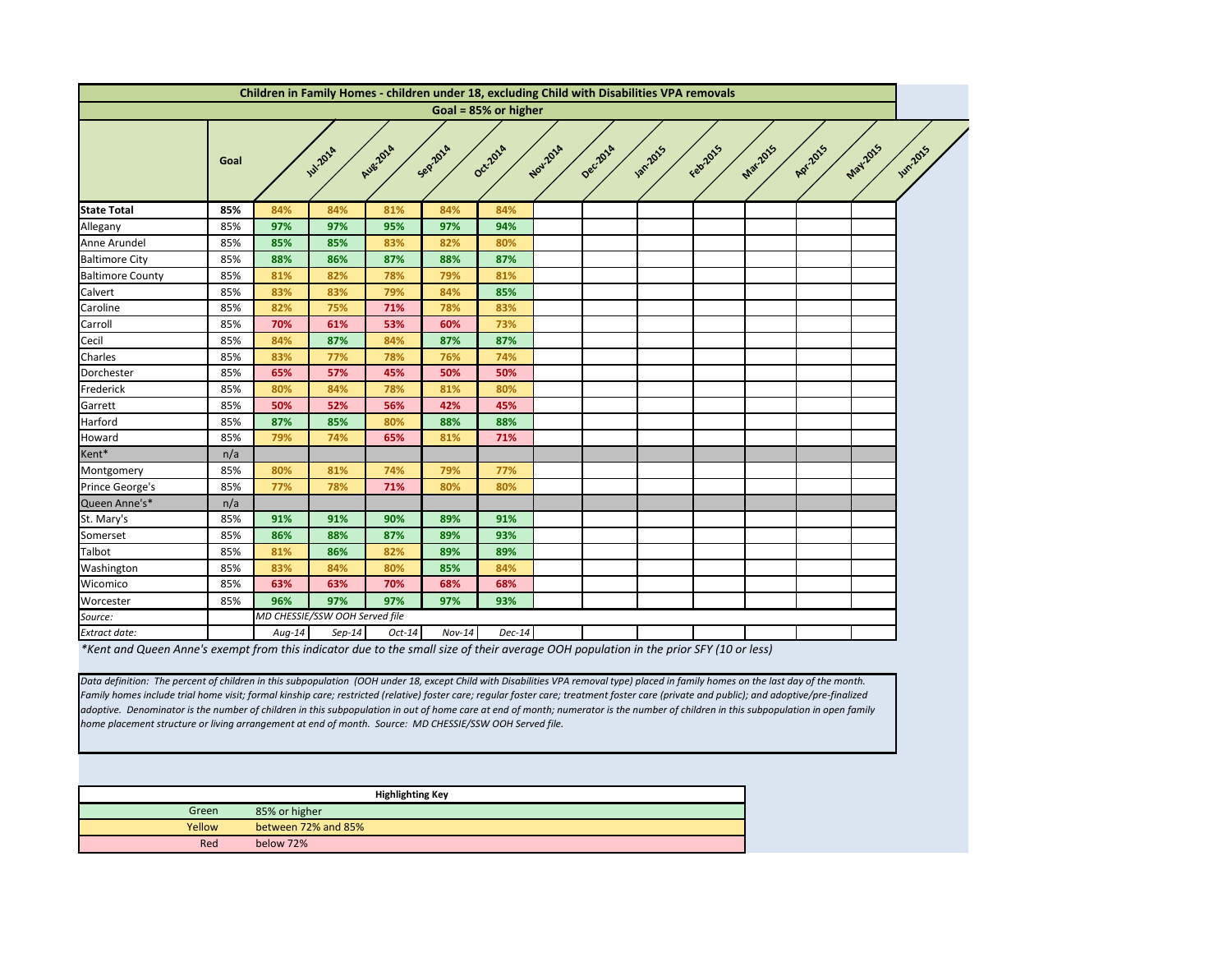<span id="page-7-0"></span>

|                         |      |                 |                       |          | <b>Caseworker Visitation</b> |                      |          |                 |          |          |          |                            |
|-------------------------|------|-----------------|-----------------------|----------|------------------------------|----------------------|----------|-----------------|----------|----------|----------|----------------------------|
|                         |      |                 |                       |          | Goal = 95% or higher         |                      |          |                 |          |          |          |                            |
| <b>LDSS</b>             | Goal | <b>Jul-2014</b> |                       | Aug-2014 | Sepraza                      | Oct-2014<br>Nov.2014 | Dec.2014 | <b>Jan-2015</b> | Februars | Mar-2015 | Apr.2015 | May2015<br><b>Jun-2015</b> |
| <b>State Total</b>      | 95%  | 96%             | 94%                   | 94%      | 95%                          | 93%                  |          |                 |          |          |          |                            |
| Allegany                | 95%  | 100%            | 100%                  | 100%     | 100%                         | 100%                 |          |                 |          |          |          |                            |
| Anne Arundel            | 95%  | 100%            | 99%                   | 100%     | 100%                         | 96%                  |          |                 |          |          |          |                            |
| <b>Baltimore City</b>   | 95%  | 95%             | 94%                   | 95%      | 96%                          | 94%                  |          |                 |          |          |          |                            |
| <b>Baltimore County</b> | 95%  | 97%             | 94%                   | 92%      | 95%                          | 90%                  |          |                 |          |          |          |                            |
| Calvert                 | 95%  | 100%            | 99%                   | 100%     | 100%                         | 98%                  |          |                 |          |          |          |                            |
| Caroline                | 95%  | 90%             | 82%                   | 27%      | 44%                          | 42%                  |          |                 |          |          |          |                            |
| Carroll                 | 95%  | 100%            | 97%                   | 100%     | 100%                         | 78%                  |          |                 |          |          |          |                            |
| Cecil                   | 95%  | 100%            | 98%                   | 98%      | 98%                          | 98%                  |          |                 |          |          |          |                            |
| Charles                 | 95%  | 90%             | 76%                   | 89%      | 69%                          | 66%                  |          |                 |          |          |          |                            |
| Dorchester              | 95%  | 100%            | 95%                   | 100%     | 100%                         | 100%                 |          |                 |          |          |          |                            |
| Frederick               | 95%  | 98%             | 97%                   | 100%     | 98%                          | 98%                  |          |                 |          |          |          |                            |
| Garrett                 | 95%  | 89%             | 100%                  | 92%      | 92%                          | 85%                  |          |                 |          |          |          |                            |
| Harford                 | 95%  | 96%             | 92%                   | 92%      | 98%                          | 95%                  |          |                 |          |          |          |                            |
| Howard                  | 95%  | 96%             | 100%                  | 98%      | 93%                          | 98%                  |          |                 |          |          |          |                            |
| Kent                    | 95%  | 100%            | 89%                   | 100%     | 100%                         | 100%                 |          |                 |          |          |          |                            |
| Montgomery              | 95%  | 95%             | 92%                   | 93%      | 94%                          | 93%                  |          |                 |          |          |          |                            |
| Prince George's         | 95%  | 92%             | 91%                   | 91%      | 95%                          | 91%                  |          |                 |          |          |          |                            |
| Queen Anne's            | 95%  | 100%            | 100%                  | 100%     | 100%                         | 100%                 |          |                 |          |          |          |                            |
| St. Mary's              | 95%  | 99%             | 99%                   | 97%      | 96%                          | 98%                  |          |                 |          |          |          |                            |
| Somerset                | 95%  | 96%             | 88%                   | 100%     | 88%                          | 93%                  |          |                 |          |          |          |                            |
| Talbot                  | 95%  | 84%             | 84%                   | 100%     | 100%                         | 100%                 |          |                 |          |          |          |                            |
| Washington              | 95%  | 100%            | 96%                   | 98%      | 98%                          | 96%                  |          |                 |          |          |          |                            |
| Wicomico                | 95%  | 100%            | 95%                   | 95%      | 100%                         | 95%                  |          |                 |          |          |          |                            |
| Worcester               | 95%  | 100%            | 96%                   | 100%     | 100%                         | 100%                 |          |                 |          |          |          |                            |
| Source:                 |      |                 | MD CHESSIE/SSW report |          |                              |                      |          |                 |          |          |          |                            |
| Extract date:           |      | $Sep-14$        | $Sep-14$              | $Oct-13$ | Dec-14                       | $Dec-14$             |          |                 |          |          |          |                            |

| Green  | 95% or higher       |  |  |  |  |  |  |
|--------|---------------------|--|--|--|--|--|--|
| Yellow | between 85% and 92% |  |  |  |  |  |  |
| Red    | below 85%           |  |  |  |  |  |  |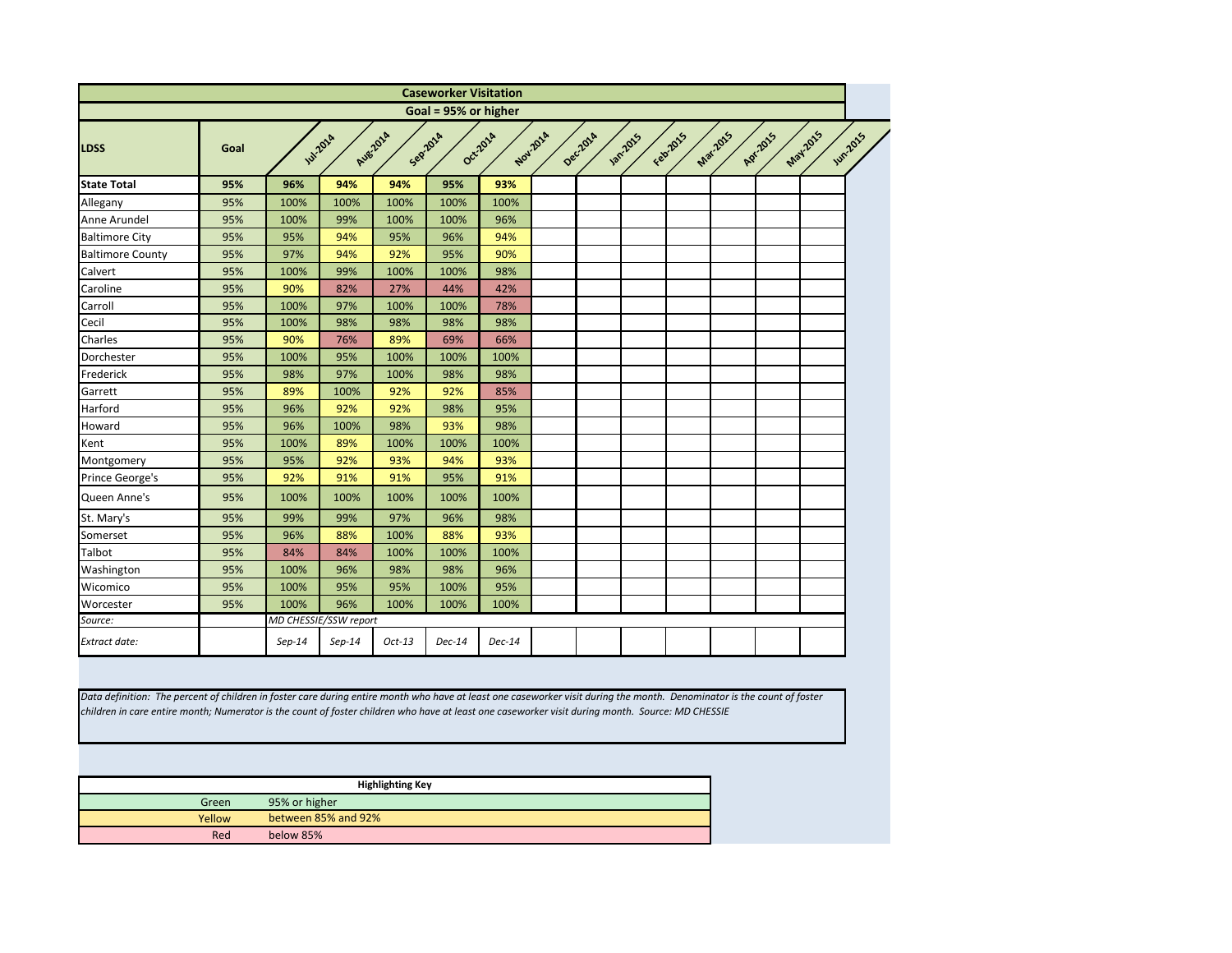<span id="page-8-0"></span>

| <b>Number of Children Exiting to Guardianship</b>                                                             |                      |                  |                |                               |                  |                |          |          |                                                                                 |          |                 |                  |          |               |                                     |                                                                                  |                                                   |
|---------------------------------------------------------------------------------------------------------------|----------------------|------------------|----------------|-------------------------------|------------------|----------------|----------|----------|---------------------------------------------------------------------------------|----------|-----------------|------------------|----------|---------------|-------------------------------------|----------------------------------------------------------------------------------|---------------------------------------------------|
|                                                                                                               | Goal = $511$ or more |                  |                |                               |                  |                |          |          |                                                                                 |          |                 | FY 2014 Analysis |          |               |                                     |                                                                                  |                                                   |
|                                                                                                               | Goal                 |                  | <b>W12014</b>  | Aug 2014                      | Seprator         | Oct-2014       | Nov.201A | Dec.2014 | Jan-2015                                                                        | February | <b>Mat.2015</b> | Apr.2015         | May-2015 | <b>Wm2015</b> | <b>Year to</b><br><b>Date Total</b> | <b>Expected Percent of</b><br><b>Goal to be Completed</b><br>as of Current Month | <b>Actual Percent of Goal</b><br><b>Completed</b> |
| <b>State Total</b>                                                                                            | 511                  | 60               | 35             | 43                            | 53               | 40             |          |          |                                                                                 |          |                 |                  |          |               | 231                                 | 42%                                                                              | 45%                                               |
| Allegany                                                                                                      | 3                    | $\overline{2}$   | $\mathbf{1}$   | $\mathbf{1}$                  | $\mathbf{0}$     | $\mathbf{0}$   |          |          |                                                                                 |          |                 |                  |          |               | 4                                   | 42%                                                                              | 133%                                              |
| Anne Arundel                                                                                                  | 9                    | $\mathbf 0$      | $\overline{2}$ | $\mathbf 0$                   | $\mathbf 0$      | $\mathbf 0$    |          |          |                                                                                 |          |                 |                  |          |               | $\overline{\mathbf{2}}$             | 42%                                                                              | 22%                                               |
| <b>Baltimore City</b>                                                                                         | 362                  | 42               | 30             | 23                            | 21               | 16             |          |          |                                                                                 |          |                 |                  |          |               | 132                                 | 42%                                                                              | 36%                                               |
| <b>Baltimore County</b>                                                                                       | 23                   | $\boldsymbol{0}$ | $\mathbf 0$    | $\mathbf{1}$                  | 9                | 2              |          |          |                                                                                 |          |                 |                  |          |               | 12                                  | 42%                                                                              | 52%                                               |
| Calvert                                                                                                       | 3                    | $\overline{2}$   | $\mathbf 0$    | $\mathbf 0$                   | $\mathbf{1}$     | $\mathbf 0$    |          |          |                                                                                 |          |                 |                  |          |               | 3                                   | 42%                                                                              | 100%                                              |
| Caroline                                                                                                      | $\overline{7}$       | $\boldsymbol{0}$ | 0              | $\mathbf 0$                   | $\overline{0}$   | 0              |          |          |                                                                                 |          |                 |                  |          |               | $\mathbf 0$                         | 42%                                                                              | 0%                                                |
| Carroll                                                                                                       | $\overline{2}$       | $\overline{2}$   | $\mathbf 0$    | $\mathbf 0$                   | $\overline{2}$   | $\mathbf 0$    |          |          |                                                                                 |          |                 |                  |          |               | 4                                   | 42%                                                                              | 200%                                              |
| Cecil                                                                                                         | $\overline{2}$       | $\mathbf 0$      | $\mathbf 0$    | $\mathbf{1}$                  | 4                | 1              |          |          |                                                                                 |          |                 |                  |          |               | 6                                   | 42%                                                                              | 300%                                              |
| Charles                                                                                                       | 5                    | $\mathbf{1}$     | $\mathbf 0$    | $\mathbf 0$                   | $\overline{0}$   | 1              |          |          |                                                                                 |          |                 |                  |          |               | $\overline{2}$                      | 42%                                                                              | 40%                                               |
| Dorchester                                                                                                    | 3                    | $\mathbf 0$      | $\mathbf{0}$   | $\mathbf{0}$                  | $\overline{0}$   | $\mathbf{0}$   |          |          |                                                                                 |          |                 |                  |          |               | $\mathbf 0$                         | 42%                                                                              | 0%                                                |
| Frederick                                                                                                     | 4                    | $\mathbf{1}$     | $\mathbf{1}$   | 4                             | $\overline{2}$   | 6              |          |          |                                                                                 |          |                 |                  |          |               | 14                                  | 42%                                                                              | 350%                                              |
| Garrett                                                                                                       | 5                    | $\overline{4}$   | $\mathbf 0$    | $\overline{2}$                | $\mathbf{1}$     | $\mathbf{0}$   |          |          |                                                                                 |          |                 |                  |          |               | 7                                   | 42%                                                                              | 140%                                              |
| Harford                                                                                                       | 6                    | $\mathbf 0$      | 0              | $\overline{2}$                | $\overline{4}$   | 1              |          |          |                                                                                 |          |                 |                  |          |               | $\overline{7}$                      | 42%                                                                              | 117%                                              |
| Howard                                                                                                        | $\mathbf{1}$         | $\mathbf{1}$     | $\mathbf 0$    | 0                             | $\mathbf 0$      | $\mathbf 0$    |          |          |                                                                                 |          |                 |                  |          |               | -1                                  | 42%                                                                              | 100%                                              |
| Kent                                                                                                          | 1                    | $\mathbf 0$      | $\mathbf{0}$   | $\mathbf{0}$                  | $\mathbf 0$      | $\mathbf 0$    |          |          |                                                                                 |          |                 |                  |          |               | $\mathbf 0$                         | 42%                                                                              | 0%                                                |
| Montgomery                                                                                                    | 12                   | $\overline{3}$   | $\mathbf 0$    | 8                             | $\overline{3}$   | 5              |          |          |                                                                                 |          |                 |                  |          |               | <b>19</b>                           | 42%                                                                              | 158%                                              |
| Prince George's                                                                                               | 47                   | $\mathbf 0$      | $\mathbf{0}$   | $\mathbf{0}$                  | 6                | 3              |          |          |                                                                                 |          |                 |                  |          |               | 9                                   | 42%                                                                              | 19%                                               |
| Queen Anne's                                                                                                  | 0                    | $\mathbf 0$      | 0              | $\mathbf{0}$                  | $\mathbf 0$      | 0              |          |          |                                                                                 |          |                 |                  |          |               | $\mathbf 0$                         | 42%                                                                              | n/a                                               |
| St. Mary's                                                                                                    | 6                    | $\mathbf 0$      | 1              | $\mathbf{1}$                  | $\overline{0}$   | $\mathbf{1}$   |          |          |                                                                                 |          |                 |                  |          |               | $\overline{\mathbf{3}}$             | 42%                                                                              | 50%                                               |
| Somerset                                                                                                      | 1                    | $\boldsymbol{0}$ | 0              | 0                             | $\mathbf 0$      | 0              |          |          |                                                                                 |          |                 |                  |          |               | $\mathbf 0$                         | 42%                                                                              | 0%                                                |
| Talbot                                                                                                        | 0                    | $\mathbf 0$      | $\mathbf{0}$   | 0                             | $\mathbf 0$      | $\overline{2}$ |          |          |                                                                                 |          |                 |                  |          |               | $\overline{2}$                      | 42%                                                                              | n/a                                               |
| Washington                                                                                                    | 5                    | $\mathbf{1}$     | $\bf{0}$       | $\mathbf 0$                   | $\mathbf{0}$     | 1              |          |          |                                                                                 |          |                 |                  |          |               | $\overline{\mathbf{2}}$             | 42%                                                                              | 40%                                               |
| Wicomico                                                                                                      | 3                    | $\mathbf{1}$     | 0              | $\mathbf 0$                   | $\boldsymbol{0}$ | $\mathbf{0}$   |          |          |                                                                                 |          |                 |                  |          |               | -1                                  | 42%                                                                              | 33%                                               |
| Worcester                                                                                                     | 1                    | $\Omega$         | $\Omega$       | $\Omega$                      | $\overline{0}$   | $\mathbf{1}$   |          |          |                                                                                 |          |                 |                  |          |               |                                     | 42%                                                                              | 100%                                              |
| Source:                                                                                                       |                      |                  |                |                               |                  |                |          |          | MD CHESSIE/SSW OOH Served file (except Baltimore City, which provides raw data) |          |                 |                  |          |               |                                     | <b>Highlighting Key for Year to Date</b>                                         | <b>Highlighting Key for Actual Pe</b>             |
| Extract date:                                                                                                 |                      | $Aug-14$         |                | Sep-14 $Oct-14$ Nov-14 Dec-14 |                  |                |          |          |                                                                                 |          |                 |                  |          |               |                                     | Green = met/exceeded FY goal                                                     | Green is or is above                              |
|                                                                                                               |                      |                  |                |                               |                  |                |          |          |                                                                                 |          |                 |                  |          |               |                                     |                                                                                  | Yellow is between                                 |
| FY 15 goal based on 90% of children as of June 30, 2014 with PPG of Guardianship or Live with Other Relatives |                      |                  |                |                               |                  |                |          |          |                                                                                 |          |                 |                  |          |               |                                     |                                                                                  | Red is or is below                                |

*Data definition: The number of children who exit to guardianship during the report month. Denominator is the children who exit foster care during the report month; Numerator is the children who exit foster care, with exit reason of guardianship and removal end date during the report month. Source: MD CHESSIE/SSW OOH Served file; Baltimore City raw data.*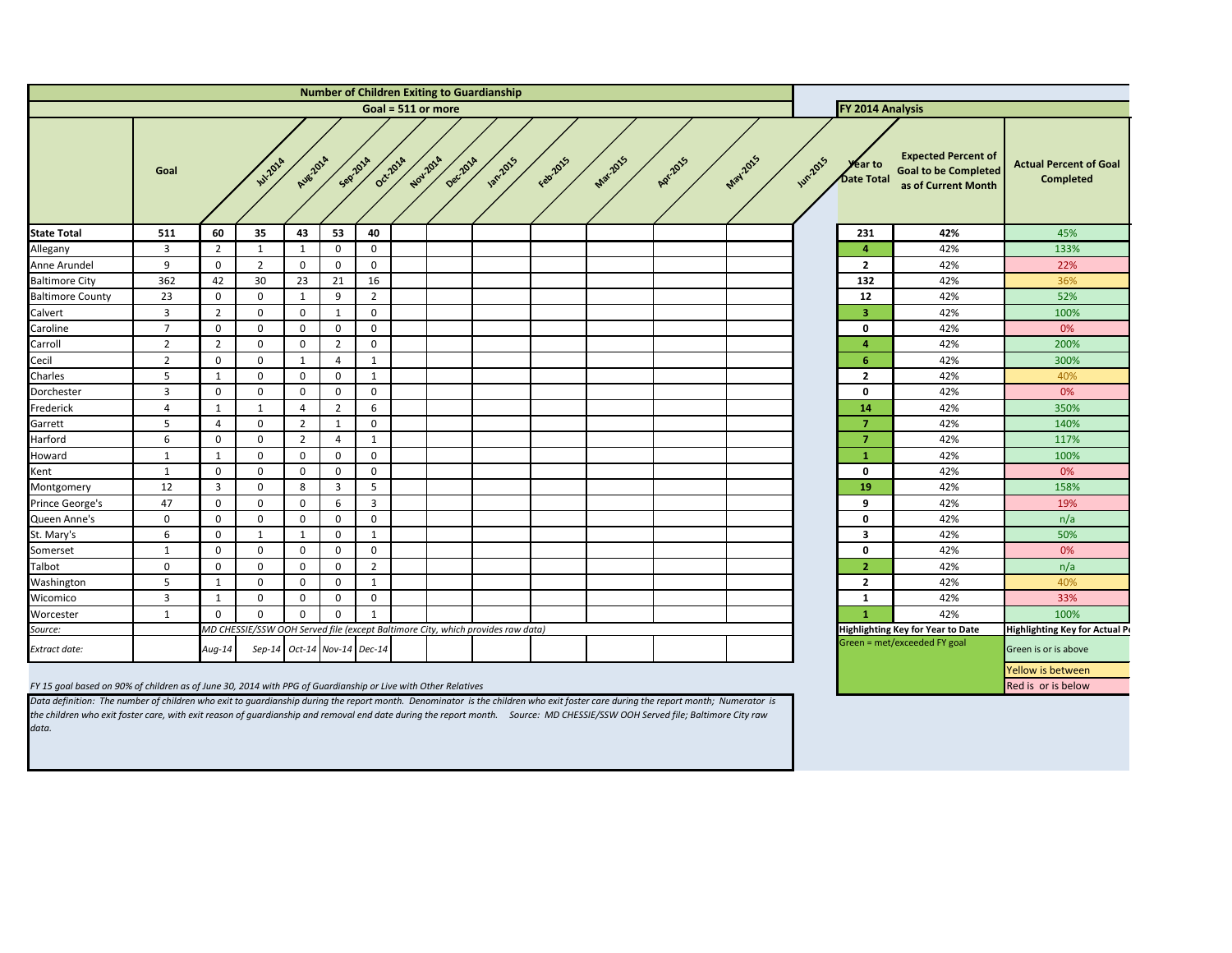<span id="page-9-0"></span>

| <b>Number of Children Exiting to Adoption</b> |                |                |                |                |                |                                                                                 |          |         |          |          |          |           |                 |               |                              |                                                                                  |                                                   |  |  |
|-----------------------------------------------|----------------|----------------|----------------|----------------|----------------|---------------------------------------------------------------------------------|----------|---------|----------|----------|----------|-----------|-----------------|---------------|------------------------------|----------------------------------------------------------------------------------|---------------------------------------------------|--|--|
|                                               |                |                |                |                |                | Goal = $280$ or more                                                            |          |         |          |          |          |           |                 |               | <b>FY 2014 Analysis</b>      |                                                                                  |                                                   |  |  |
|                                               | Goal           |                | <b>W.2014</b>  | Aug 2014       | Sepzoza        | Oct-2014                                                                        | Nov.201A | Deczoza | Jan-2015 | Februars | Mar.2015 | Apr. 2015 | <b>May 2015</b> | <b>Wazozs</b> | <b>Year to</b><br>Date Total | <b>Expected Percent of</b><br><b>Goal to be Completed</b><br>as of Current Month | <b>Actual Percent of Goal</b><br><b>Completed</b> |  |  |
| <b>State Total</b>                            | 280            | 18             | 27             | 27             | 8              | 49                                                                              |          |         |          |          |          |           |                 |               | 129                          | 42%                                                                              | 46%                                               |  |  |
| Allegany                                      | 4              | $\Omega$       | $\mathbf 0$    | 0              | $\mathbf 0$    | $\mathbf{1}$                                                                    |          |         |          |          |          |           |                 |               | $\mathbf{1}$                 | 42%                                                                              | 25%                                               |  |  |
| Anne Arundel                                  | 9              | 4              | $\overline{2}$ | $2^{\circ}$    | $\mathbf 0$    | $\mathbf 0$                                                                     |          |         |          |          |          |           |                 |               | 8                            | 42%                                                                              | 89%                                               |  |  |
| <b>Baltimore City</b>                         | 92             | -1             | 6              | 10             | $\overline{2}$ | 22                                                                              |          |         |          |          |          |           |                 |               | 41                           | 42%                                                                              | 45%                                               |  |  |
| <b>Baltimore County</b>                       | 23             | $\overline{2}$ | $\mathbf{1}$   | $\overline{2}$ | $\mathbf 0$    | 10                                                                              |          |         |          |          |          |           |                 |               | 15                           | 42%                                                                              | 65%                                               |  |  |
| Calvert                                       | 9              | $\mathbf 0$    | $\mathbf{0}$   | $\mathbf{1}$   | $\mathbf 0$    | $\mathbf 0$                                                                     |          |         |          |          |          |           |                 |               | 1                            | 42%                                                                              | 11%                                               |  |  |
| Caroline                                      | 5              | 0              | $\mathbf{3}$   | $\mathbf{1}$   | $\mathbf 0$    | $\mathbf 0$                                                                     |          |         |          |          |          |           |                 |               | 4                            | 42%                                                                              | 80%                                               |  |  |
| Carroll                                       | 5              | $\mathbf 0$    | 4              | $\mathbf{3}$   | $\mathbf 0$    | $\mathbf 0$                                                                     |          |         |          |          |          |           |                 |               | $\overline{\mathbf{z}}$      | 42%                                                                              | 140%                                              |  |  |
| Cecil                                         | 19             | $\Omega$       | 5              | 0              | 1              | 3                                                                               |          |         |          |          |          |           |                 |               | 9                            | 42%                                                                              | 47%                                               |  |  |
| Charles                                       | 11             | $\mathbf 0$    | $\mathbf 0$    | 3              | $\mathbf 0$    | $\mathbf 0$                                                                     |          |         |          |          |          |           |                 |               | 3                            | 42%                                                                              | 27%                                               |  |  |
| Dorchester                                    | $\mathbf{1}$   | $\mathbf{0}$   | 3              | 0              | $\mathbf 0$    | $\mathbf 0$                                                                     |          |         |          |          |          |           |                 |               | $\mathbf{3}$                 | 42%                                                                              | 300%                                              |  |  |
| Frederick                                     | 12             | $\overline{7}$ | $\mathbf{1}$   | 0              | $\mathbf 0$    | $\mathbf 0$                                                                     |          |         |          |          |          |           |                 |               | 8                            | 42%                                                                              | 67%                                               |  |  |
| Garrett                                       | $\mathbf{1}$   | $\mathbf 0$    | $\mathbf 0$    | $\mathbf{0}$   | $\mathbf 0$    | $\mathbf 0$                                                                     |          |         |          |          |          |           |                 |               | 0                            | 42%                                                                              | 0%                                                |  |  |
| Harford                                       | 13             | 0              | $\mathbf 0$    | $\mathbf{1}$   | -1             | $\mathbf{3}$                                                                    |          |         |          |          |          |           |                 |               | 5                            | 42%                                                                              | 38%                                               |  |  |
| Howard                                        | $\overline{3}$ | $\mathbf 0$    | $\mathbf 0$    | $\mathbf 0$    | $\mathbf 0$    | $\mathbf{1}$                                                                    |          |         |          |          |          |           |                 |               | $\mathbf{1}$                 | 42%                                                                              | 33%                                               |  |  |
| Kent                                          | $\mathbf 0$    | $\Omega$       | $\Omega$       | 0              | $\mathbf 0$    | $\mathbf 0$                                                                     |          |         |          |          |          |           |                 |               | 0                            | 42%                                                                              | n/a                                               |  |  |
| Montgomery                                    | 20             | $2^{\circ}$    | 1              | $\overline{2}$ | $\mathbf 1$    | $\overline{4}$                                                                  |          |         |          |          |          |           |                 |               | 10                           | 42%                                                                              | 50%                                               |  |  |
| Prince George's                               | 14             | $\mathbf 0$    | $\mathbf 0$    | 0              | -1             | $\overline{2}$                                                                  |          |         |          |          |          |           |                 |               | 3                            | 42%                                                                              | 21%                                               |  |  |
| Queen Anne's                                  | $\mathbf{1}$   | 0              | $\mathbf 0$    | 0              | $\mathbf 0$    | 0                                                                               |          |         |          |          |          |           |                 |               | 0                            | 42%                                                                              | 0%                                                |  |  |
| St. Mary's                                    | 10             | $\mathbf{0}$   | $\mathbf{1}$   | 0              | $\mathbf 0$    | $\mathbf 0$                                                                     |          |         |          |          |          |           |                 |               | $\mathbf{1}$                 | 42%                                                                              | 10%                                               |  |  |
| Somerset                                      | 5              | $\Omega$       | $\mathbf 0$    | $\overline{0}$ | $\mathbf 0$    | $\mathbf 0$                                                                     |          |         |          |          |          |           |                 |               | 0                            | 42%                                                                              | 0%                                                |  |  |
| Talbot                                        | 4              | $\mathbf{0}$   | $\mathbf 0$    | 0              | $\mathbf 0$    | $\mathbf 0$                                                                     |          |         |          |          |          |           |                 |               | 0                            | 42%                                                                              | 0%                                                |  |  |
| Washington                                    | 11             | $\overline{2}$ | 0              | $\overline{2}$ | $\overline{2}$ | 3                                                                               |          |         |          |          |          |           |                 |               | 9                            | 42%                                                                              | 82%                                               |  |  |
| Wicomico                                      | 5              | $\mathbf 0$    | $\mathbf 0$    | 0              | $\mathbf 0$    | $\mathbf 0$                                                                     |          |         |          |          |          |           |                 |               | 0                            | 42%                                                                              | 0%                                                |  |  |
| Worcester                                     | $\mathbf{3}$   | $\overline{0}$ | $\mathbf 0$    | 0              | $\mathbf 0$    | $\mathbf 0$                                                                     |          |         |          |          |          |           |                 |               | 0                            | 42%                                                                              | 0%                                                |  |  |
| Source:                                       |                |                |                |                |                | MD CHESSIE/SSW OOH Served file (except Baltimore City, which provides raw data) |          |         |          |          |          |           |                 |               |                              | Highlighting Key for Year to Date                                                | <b>Highlighting Key for Actual Pe</b>             |  |  |
| Extract date:                                 |                | Aug-14         | $Sep-14$       | $Oct-14$       | $Nov-14$       | $Dec-14$                                                                        |          |         |          |          |          |           |                 |               |                              | Green = met/exceeded FY goal                                                     | Green is or is above                              |  |  |
|                                               |                |                |                |                |                |                                                                                 |          |         |          |          |          |           |                 |               |                              |                                                                                  | Yellow is between                                 |  |  |

*FY 15 goal based on 65% of kids as of June 30, 2014 with PPG of Adoption* 

| <b>Actual Percent of Goal</b><br><b>Completed</b> |  |  |  |  |  |  |  |  |
|---------------------------------------------------|--|--|--|--|--|--|--|--|
| 46%                                               |  |  |  |  |  |  |  |  |
| 25%                                               |  |  |  |  |  |  |  |  |
| 89%                                               |  |  |  |  |  |  |  |  |
| 45%                                               |  |  |  |  |  |  |  |  |
| 65%                                               |  |  |  |  |  |  |  |  |
| 11%                                               |  |  |  |  |  |  |  |  |
| 80%                                               |  |  |  |  |  |  |  |  |
| 140%                                              |  |  |  |  |  |  |  |  |
| 47%                                               |  |  |  |  |  |  |  |  |
| 27%                                               |  |  |  |  |  |  |  |  |
| 300%                                              |  |  |  |  |  |  |  |  |
| 67%                                               |  |  |  |  |  |  |  |  |
| 0%                                                |  |  |  |  |  |  |  |  |
| 38%                                               |  |  |  |  |  |  |  |  |
| 33%                                               |  |  |  |  |  |  |  |  |
| n/a                                               |  |  |  |  |  |  |  |  |
| 50%                                               |  |  |  |  |  |  |  |  |
| 21%                                               |  |  |  |  |  |  |  |  |
| 0%                                                |  |  |  |  |  |  |  |  |
| 10%                                               |  |  |  |  |  |  |  |  |
| 0%                                                |  |  |  |  |  |  |  |  |
| 0%                                                |  |  |  |  |  |  |  |  |
| 82%                                               |  |  |  |  |  |  |  |  |
| 0%                                                |  |  |  |  |  |  |  |  |
| 0%                                                |  |  |  |  |  |  |  |  |
| <b>Highlighting Key for Actual Pe</b>             |  |  |  |  |  |  |  |  |
| Green is or is above                              |  |  |  |  |  |  |  |  |
| Yellow is between                                 |  |  |  |  |  |  |  |  |
| Red is or is below                                |  |  |  |  |  |  |  |  |
|                                                   |  |  |  |  |  |  |  |  |

*Data definition: The number of children who exit to adoption during the report month. Denominator is all children who exit foster care during the report month; Numerator is the children who exit foster care, with exit reason of adoption and removal end date during the report month. Source: MD CHESSIE/SSW OOH Served file; Baltimore City raw data.*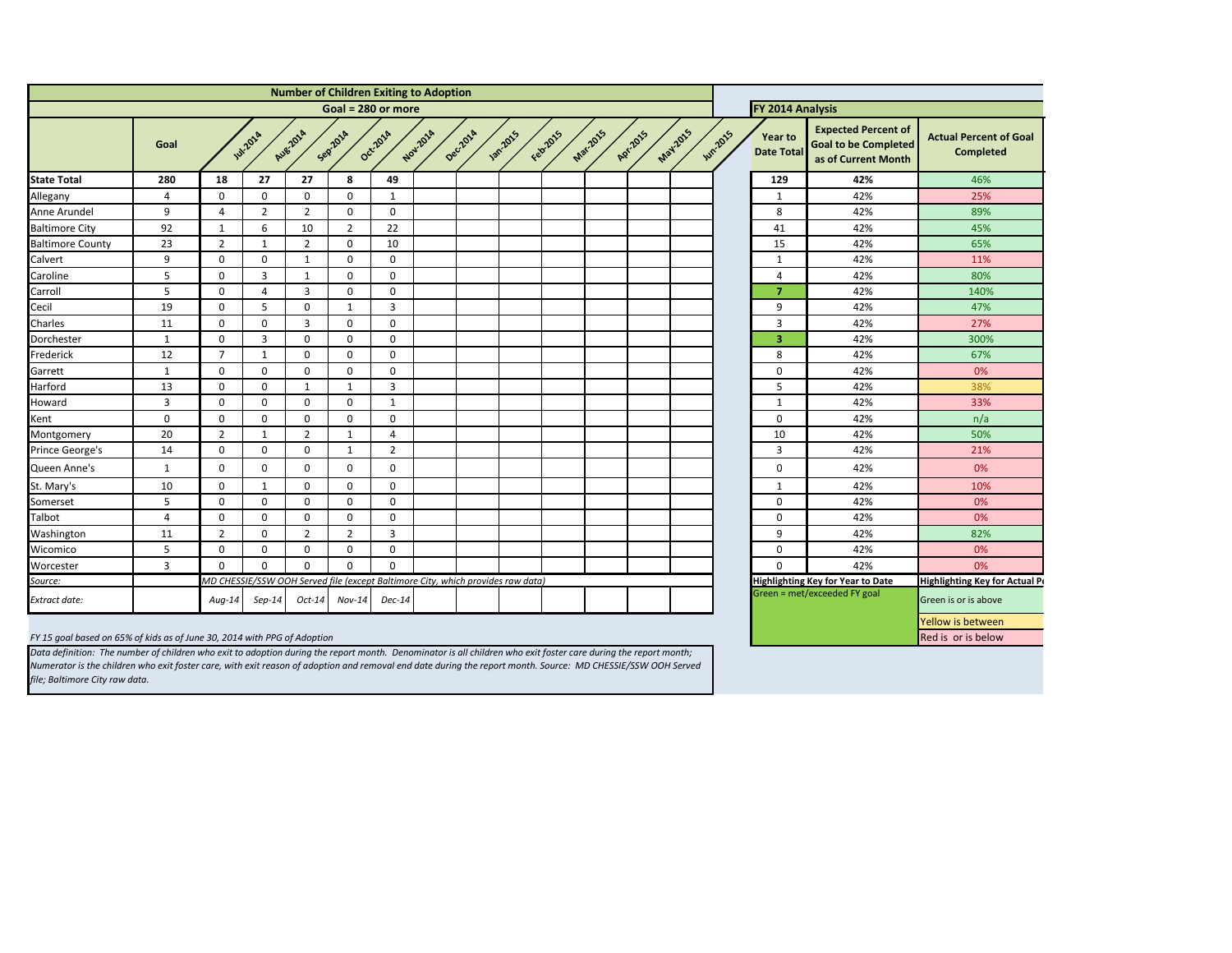Data definition: The percent of children in foster care who have been in care at least 8 days but less than 12 months, and who have had two or less placements in the 12-month report period. Denominator is the number *less than 12 months; Numerator is the number of foster care youth whose number of placements (different placement settings) is 2 or less. Source: MD CHESSIE.*

<span id="page-10-0"></span>

|                         |      |                                                 |                                                                                |                                                                                 |                                                    | <b>Placement Stability</b>                                                     |                                                                                    |                                                  |                                                                               |                                                                                    |                             |  |
|-------------------------|------|-------------------------------------------------|--------------------------------------------------------------------------------|---------------------------------------------------------------------------------|----------------------------------------------------|--------------------------------------------------------------------------------|------------------------------------------------------------------------------------|--------------------------------------------------|-------------------------------------------------------------------------------|------------------------------------------------------------------------------------|-----------------------------|--|
|                         |      |                                                 |                                                                                |                                                                                 |                                                    | Goal = 86% or higher                                                           |                                                                                    |                                                  |                                                                               |                                                                                    |                             |  |
|                         |      |                                                 | FY 15 Q1<br>(Oct2013 - Sept2014)                                               |                                                                                 |                                                    | <b>FY 15 Q2</b><br>(Jan2014 - Dec2014)                                         |                                                                                    |                                                  | <b>FY 15 Q3</b><br>(Apr2014 - Mar2015)                                        |                                                                                    |                             |  |
|                         | Goal | # of children in<br>care less than 12<br>months | # of children in<br>care less than<br>12months with<br>2 or less<br>placements | % of children in<br>care less than 12<br>months with 2<br>or less<br>placements | # of children<br>in care less<br>than 12<br>months | # of children in<br>care less than<br>12months with 2<br>or less<br>placements | % of children<br>in care less<br>than 12<br>months with<br>2 or less<br>placements | # of children in $ $ care less than<br>12 months | # of children in<br>care less than  12months with <br>2 or less<br>placements | % of children<br>in care less<br>than 12<br>months with 2<br>or less<br>placements | # of<br>car<br>$\mathbf{1}$ |  |
| <b>State Total</b>      | 86%  | 2260                                            | 1881                                                                           | 83%                                                                             |                                                    |                                                                                |                                                                                    |                                                  |                                                                               |                                                                                    |                             |  |
| Allegany                | 86%  | 69                                              | 56                                                                             | 81%                                                                             |                                                    |                                                                                |                                                                                    |                                                  |                                                                               |                                                                                    |                             |  |
| Anne Arundel            | 86%  | 58                                              | 52                                                                             | 90%                                                                             |                                                    |                                                                                |                                                                                    |                                                  |                                                                               |                                                                                    |                             |  |
| <b>Baltimore City</b>   | 86%  | 973                                             | 806                                                                            | 83%                                                                             |                                                    |                                                                                |                                                                                    |                                                  |                                                                               |                                                                                    |                             |  |
| <b>Baltimore County</b> | 86%  | 209                                             | 178                                                                            | 85%                                                                             |                                                    |                                                                                |                                                                                    |                                                  |                                                                               |                                                                                    |                             |  |
| Calvert                 | 86%  | 22                                              | 18                                                                             | 82%                                                                             |                                                    |                                                                                |                                                                                    |                                                  |                                                                               |                                                                                    |                             |  |
| Caroline                | 86%  | 9                                               | 9                                                                              | 100%                                                                            |                                                    |                                                                                |                                                                                    |                                                  |                                                                               |                                                                                    |                             |  |
| Carroll                 | 86%  | 21                                              | 18                                                                             | 86%                                                                             |                                                    |                                                                                |                                                                                    |                                                  |                                                                               |                                                                                    |                             |  |
| Cecil                   | 86%  | 96                                              | 77                                                                             | 80%                                                                             |                                                    |                                                                                |                                                                                    |                                                  |                                                                               |                                                                                    |                             |  |
| Charles                 | 86%  | 36                                              | 33                                                                             | 92%                                                                             |                                                    |                                                                                |                                                                                    |                                                  |                                                                               |                                                                                    |                             |  |
| Dorchester              | 86%  | $\boldsymbol{6}$                                | 5                                                                              | 83%                                                                             |                                                    |                                                                                |                                                                                    |                                                  |                                                                               |                                                                                    |                             |  |
| Frederick               | 86%  | 53                                              | 49                                                                             | 92%                                                                             |                                                    |                                                                                |                                                                                    |                                                  |                                                                               |                                                                                    |                             |  |
| Garrett                 | 86%  | 23                                              | 19                                                                             | 83%                                                                             |                                                    |                                                                                |                                                                                    |                                                  |                                                                               |                                                                                    |                             |  |
| Harford                 | 86%  | 133                                             | 114                                                                            | 86%                                                                             |                                                    |                                                                                |                                                                                    |                                                  |                                                                               |                                                                                    |                             |  |
| Howard                  | 86%  | 30                                              | 25                                                                             | 83%                                                                             |                                                    |                                                                                |                                                                                    |                                                  |                                                                               |                                                                                    |                             |  |
| Kent                    | 86%  | 8                                               | $\overline{7}$                                                                 | 88%                                                                             |                                                    |                                                                                |                                                                                    |                                                  |                                                                               |                                                                                    |                             |  |
| Montgomery              | 86%  | 157                                             | 128                                                                            | 82%                                                                             |                                                    |                                                                                |                                                                                    |                                                  |                                                                               |                                                                                    |                             |  |
| Prince George's         | 86%  | 140                                             | 101                                                                            | 72%                                                                             |                                                    |                                                                                |                                                                                    |                                                  |                                                                               |                                                                                    |                             |  |
| Queen Anne's            | 86%  | 0                                               | $\mathbf 0$                                                                    | n/a                                                                             |                                                    |                                                                                |                                                                                    |                                                  |                                                                               |                                                                                    |                             |  |
| St. Mary's              | 86%  | 55                                              | 48                                                                             | 87%                                                                             |                                                    |                                                                                |                                                                                    |                                                  |                                                                               |                                                                                    |                             |  |
| Somerset                | 86%  | $9\,$                                           | $\overline{7}$                                                                 | 78%                                                                             |                                                    |                                                                                |                                                                                    |                                                  |                                                                               |                                                                                    |                             |  |
| Talbot                  | 86%  | 6                                               | 6                                                                              | 100%                                                                            |                                                    |                                                                                |                                                                                    |                                                  |                                                                               |                                                                                    |                             |  |
| Washington              | 86%  | 115                                             | 98                                                                             | 85%                                                                             |                                                    |                                                                                |                                                                                    |                                                  |                                                                               |                                                                                    |                             |  |
| Wicomico                | 86%  | 9                                               | 8                                                                              | 89%                                                                             |                                                    |                                                                                |                                                                                    |                                                  |                                                                               |                                                                                    |                             |  |
| Worcester               | 86%  | 23                                              | 19                                                                             | 83%                                                                             |                                                    |                                                                                |                                                                                    |                                                  |                                                                               |                                                                                    |                             |  |
| Source:                 |      |                                                 | MD CHESSIE/SSW                                                                 |                                                                                 |                                                    |                                                                                |                                                                                    |                                                  |                                                                               |                                                                                    |                             |  |
| Extract date:           |      |                                                 | $Oct-14$                                                                       |                                                                                 |                                                    |                                                                                |                                                                                    |                                                  |                                                                               |                                                                                    |                             |  |

| (Jul2014 - Jun2015)                                            |                                                              |                                                                                    |                                                                              |
|----------------------------------------------------------------|--------------------------------------------------------------|------------------------------------------------------------------------------------|------------------------------------------------------------------------------|
| # of children in care less than<br>care less than<br>12 months | # of children in<br>12months with<br>2 or less<br>placements | % of children<br>in care less<br>than 12<br>months with 2<br>or less<br>placements |                                                                              |
|                                                                |                                                              |                                                                                    |                                                                              |
|                                                                |                                                              |                                                                                    |                                                                              |
|                                                                |                                                              |                                                                                    |                                                                              |
|                                                                |                                                              |                                                                                    |                                                                              |
|                                                                |                                                              |                                                                                    |                                                                              |
|                                                                |                                                              |                                                                                    |                                                                              |
|                                                                |                                                              |                                                                                    |                                                                              |
|                                                                |                                                              |                                                                                    |                                                                              |
|                                                                |                                                              |                                                                                    |                                                                              |
|                                                                |                                                              |                                                                                    |                                                                              |
|                                                                |                                                              |                                                                                    |                                                                              |
|                                                                |                                                              |                                                                                    |                                                                              |
|                                                                |                                                              |                                                                                    |                                                                              |
|                                                                |                                                              |                                                                                    |                                                                              |
|                                                                |                                                              |                                                                                    |                                                                              |
|                                                                |                                                              |                                                                                    |                                                                              |
|                                                                |                                                              |                                                                                    |                                                                              |
|                                                                |                                                              |                                                                                    |                                                                              |
|                                                                |                                                              |                                                                                    |                                                                              |
|                                                                |                                                              |                                                                                    |                                                                              |
|                                                                |                                                              |                                                                                    |                                                                              |
|                                                                |                                                              |                                                                                    |                                                                              |
|                                                                |                                                              |                                                                                    |                                                                              |
|                                                                |                                                              |                                                                                    |                                                                              |
|                                                                |                                                              |                                                                                    | mber of foster children who have been in foster care greater than 8 days but |
|                                                                |                                                              |                                                                                    |                                                                              |
|                                                                |                                                              |                                                                                    |                                                                              |
|                                                                |                                                              |                                                                                    |                                                                              |
|                                                                |                                                              |                                                                                    |                                                                              |
|                                                                |                                                              |                                                                                    |                                                                              |
|                                                                |                                                              | ting/exceeding expected pro                                                        |                                                                              |
|                                                                |                                                              | 85-99% of expected progress<br>1% or less of expected progre                       |                                                                              |
|                                                                |                                                              |                                                                                    |                                                                              |

*Note -- data is for 12-month period ending on the last day of report quarter*

| <b>Highlighting Key</b> |     |           |     |                               |  |  |  |  |  |
|-------------------------|-----|-----------|-----|-------------------------------|--|--|--|--|--|
| Green is                | 86% | or higher |     | ting/exceeding expected pro   |  |  |  |  |  |
| Yellow is between       | 73% | and       | 85% | 85-99% of expected progress   |  |  |  |  |  |
| Red is or is below      | 72% |           |     | 1% or less of expected progre |  |  |  |  |  |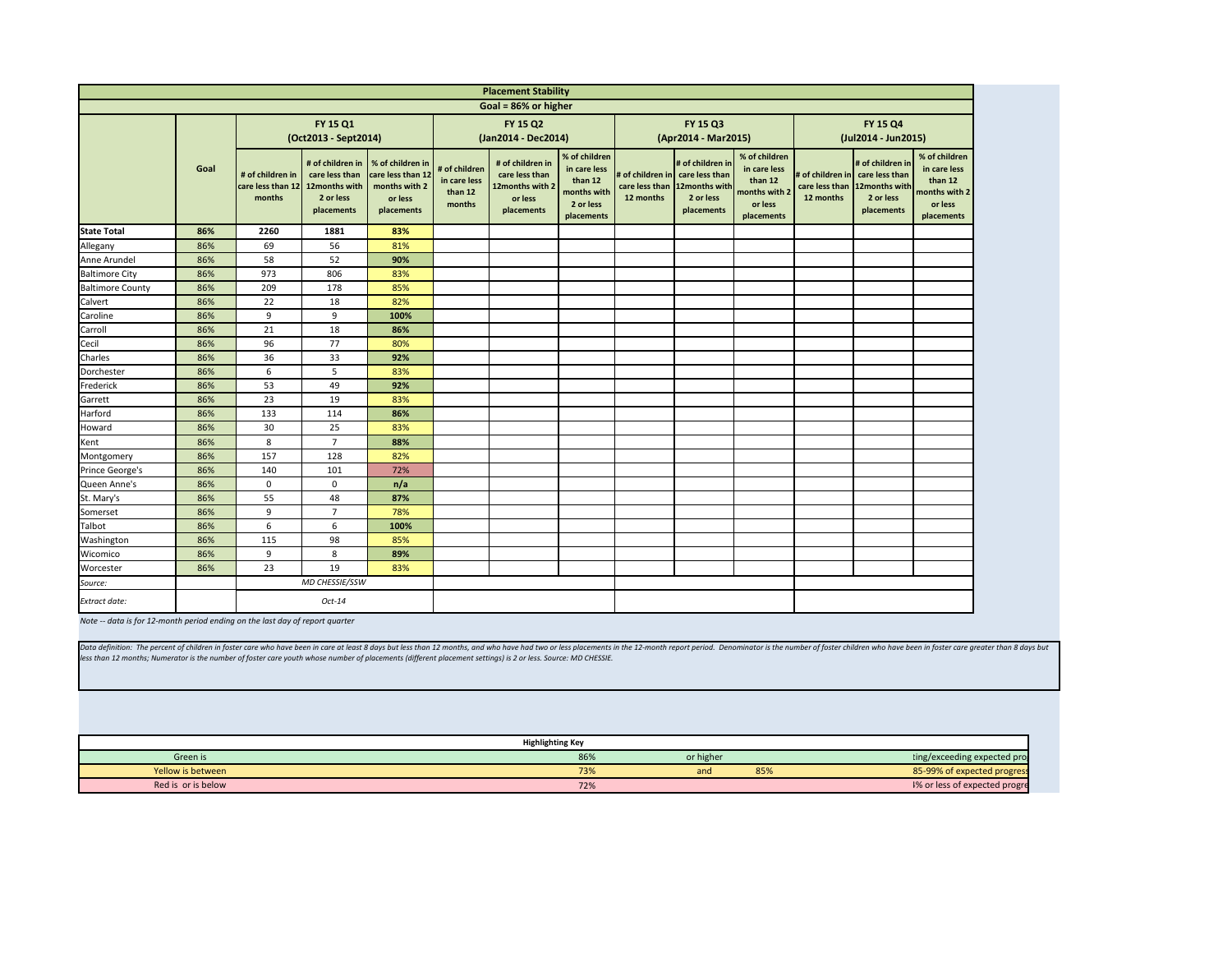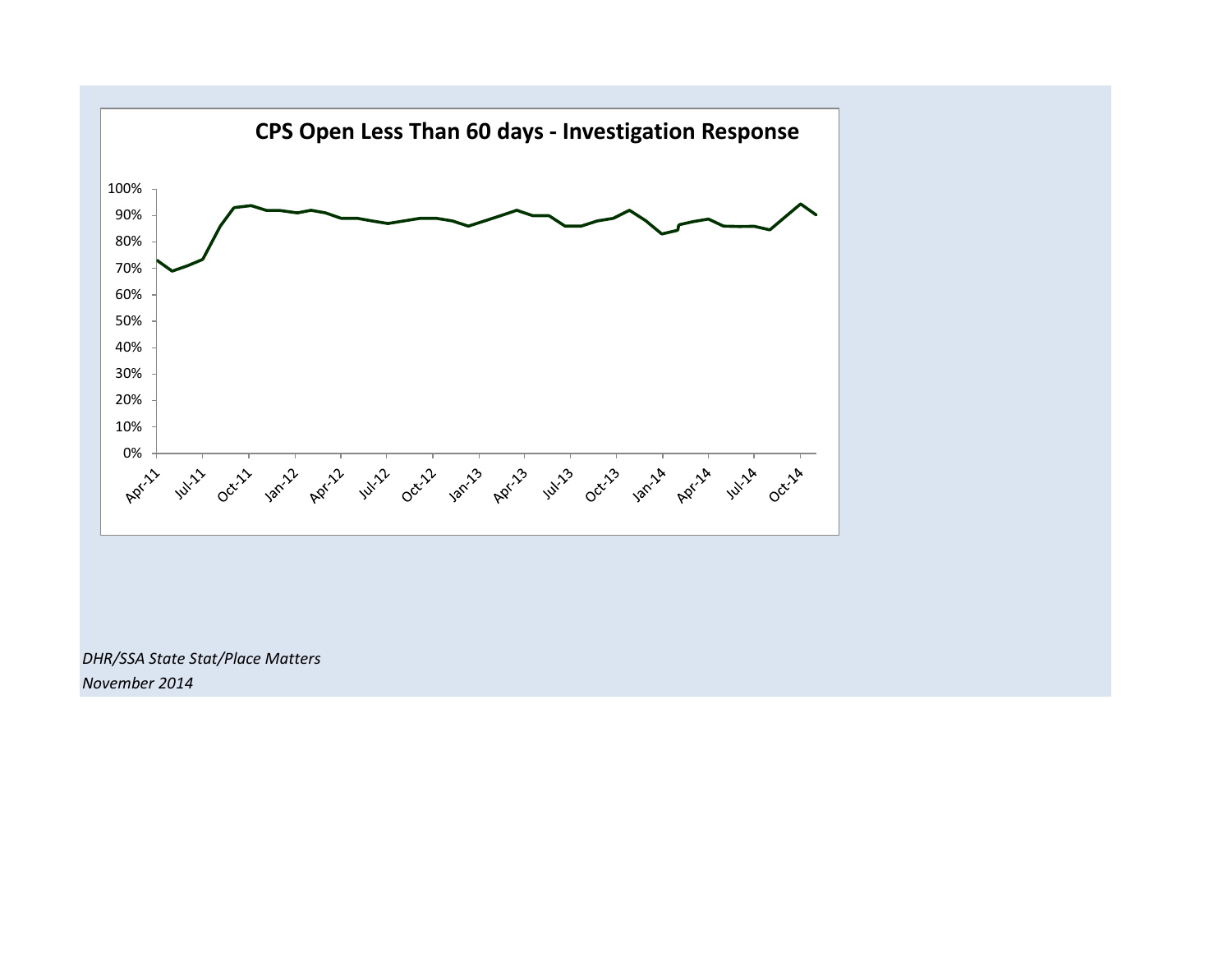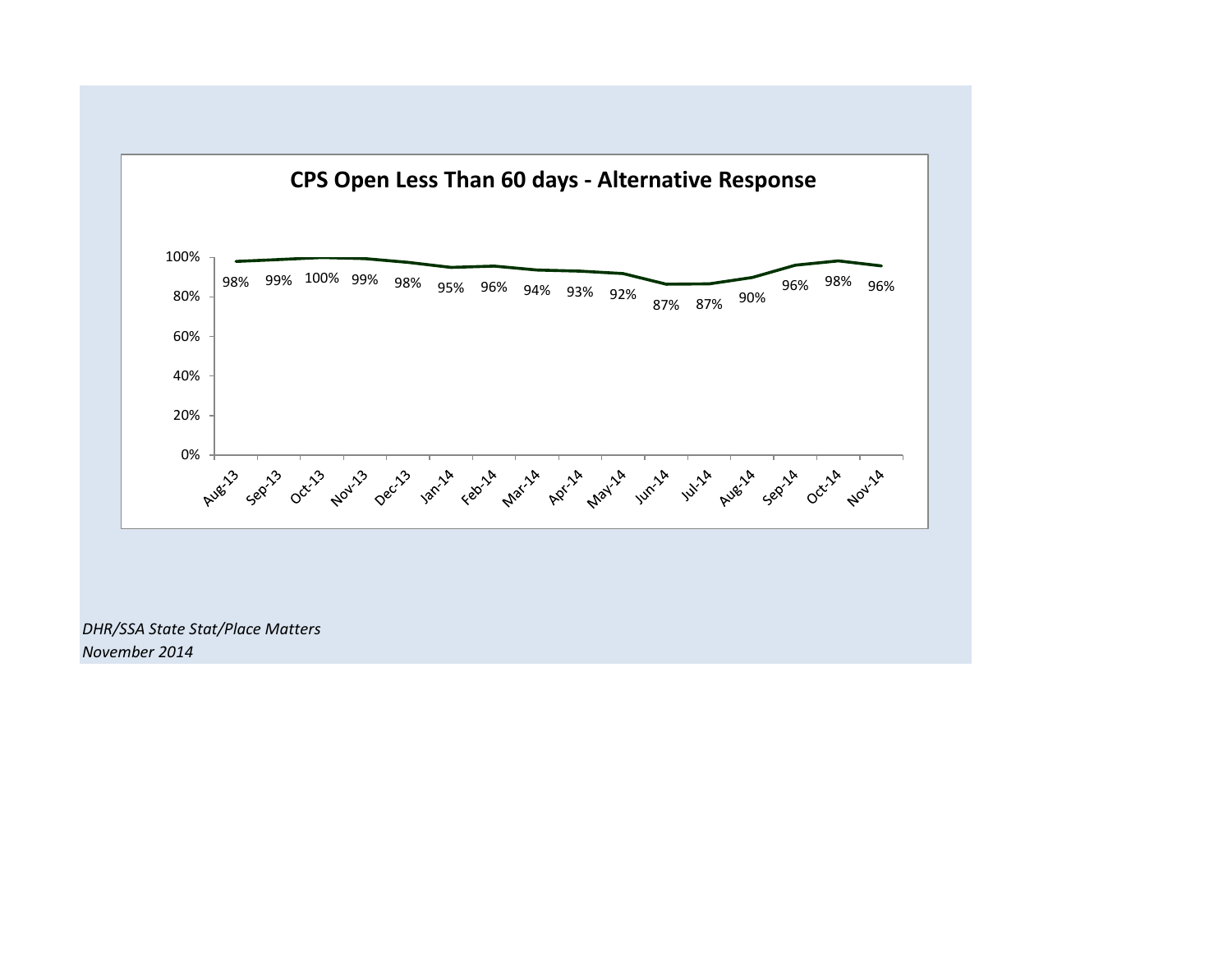

*November 2014*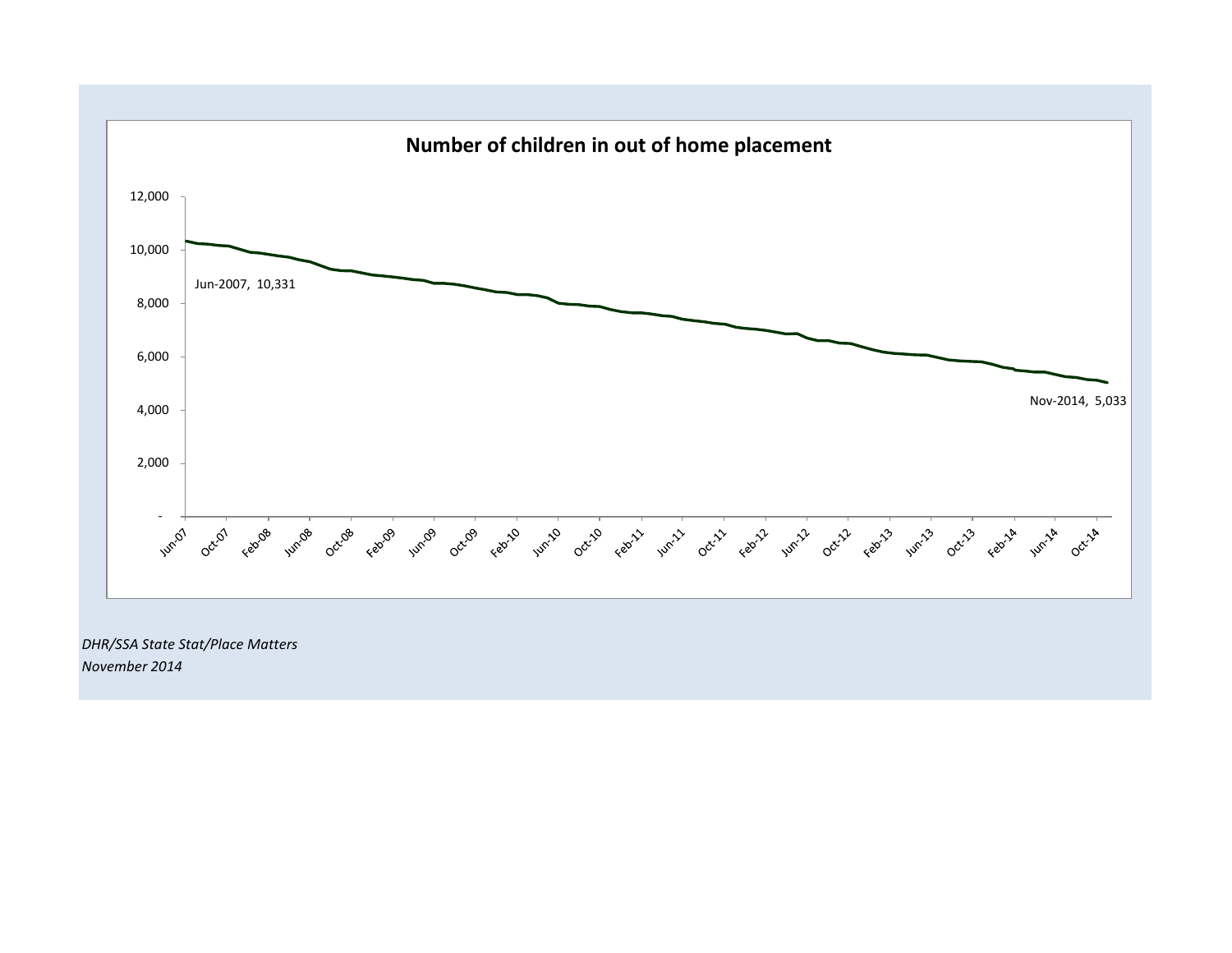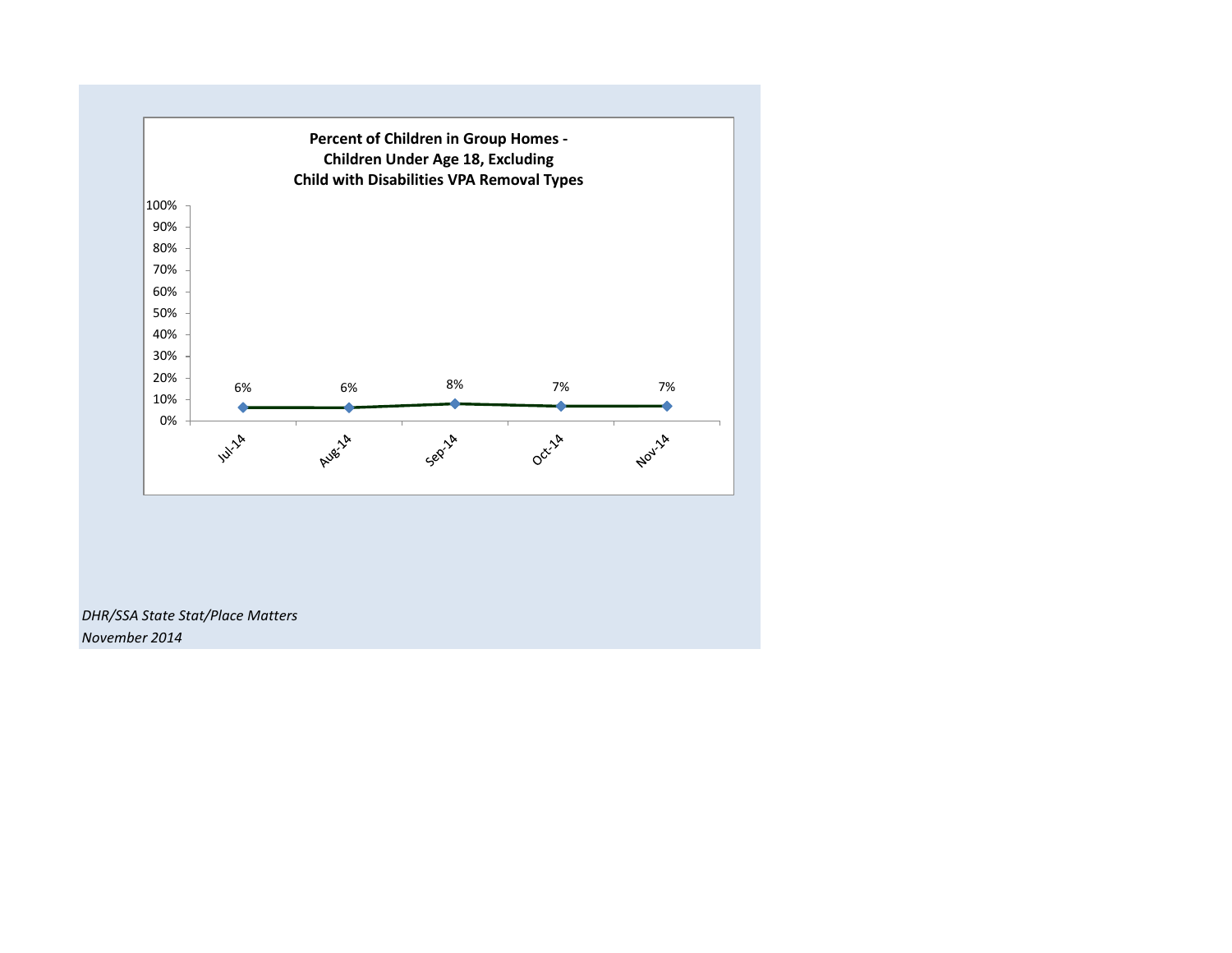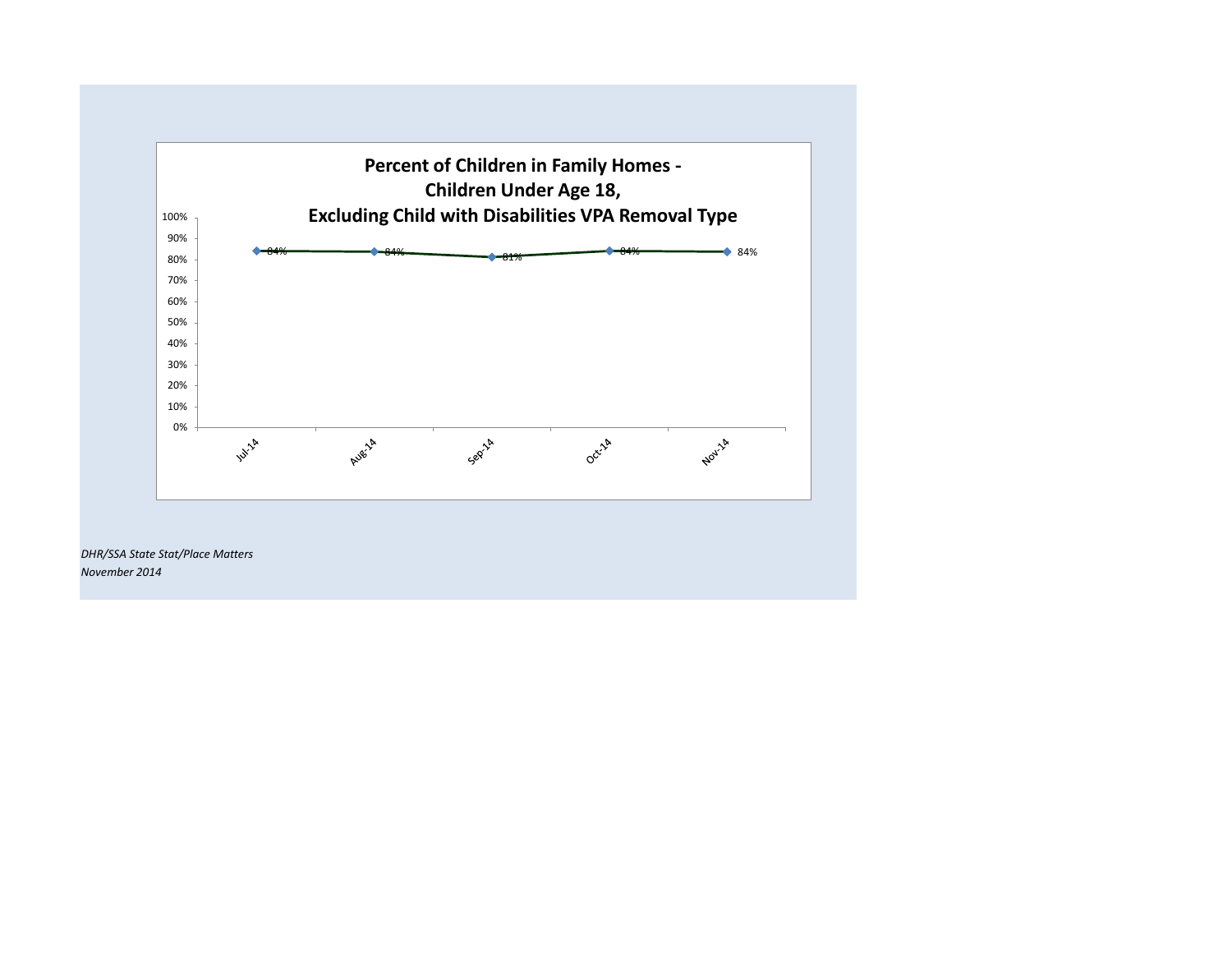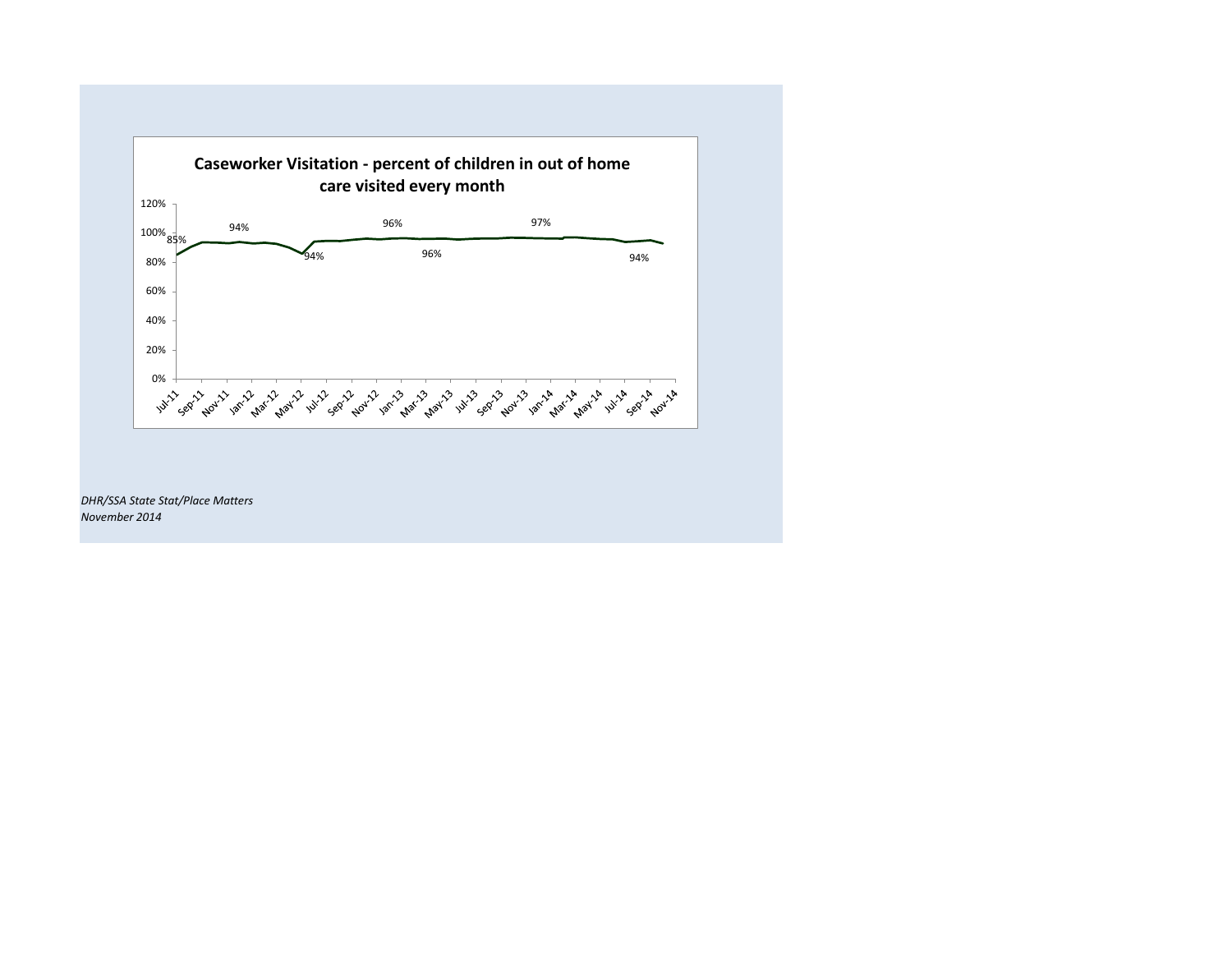